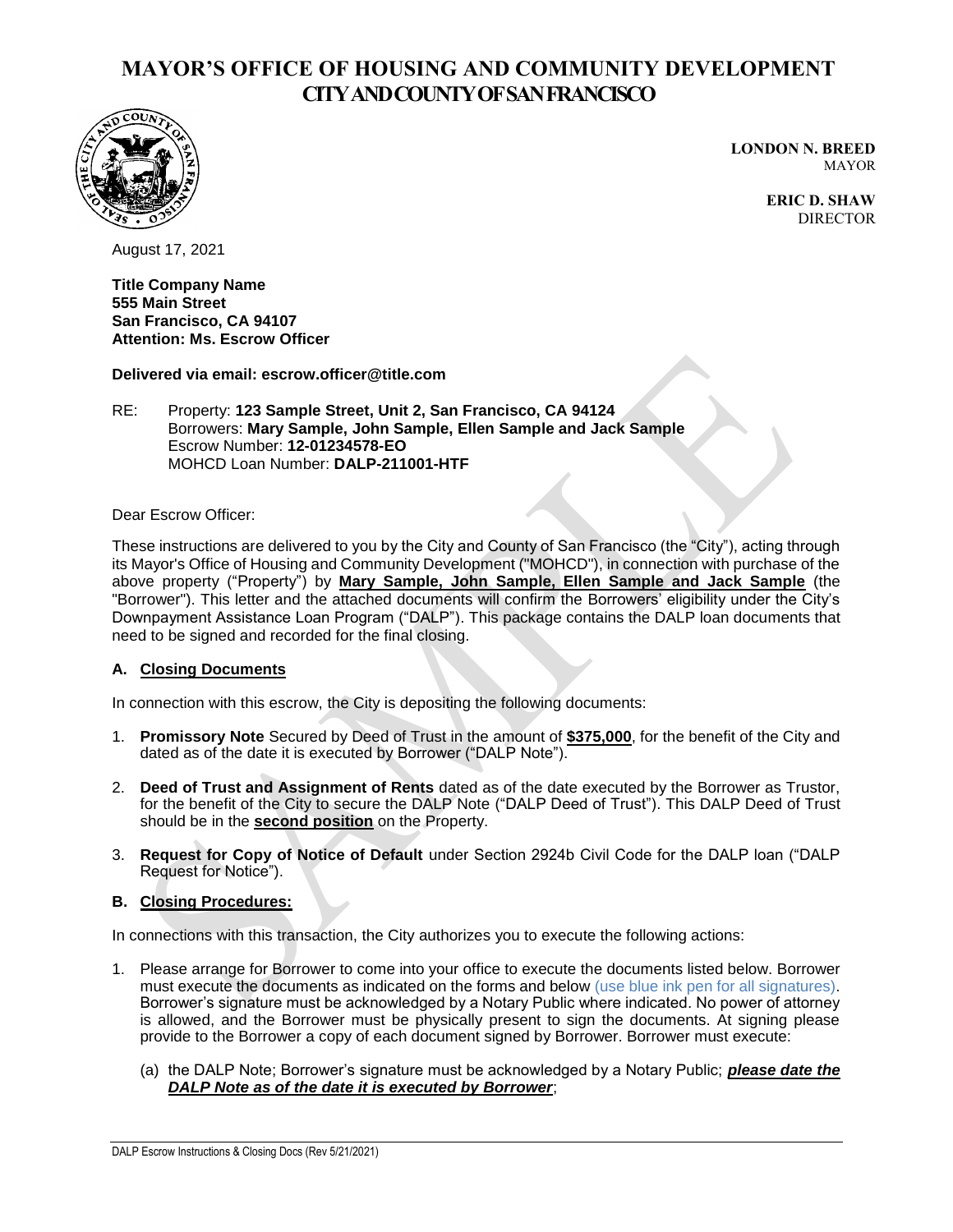- (b) the DALP Deed of Trust; Borrower's signature must be acknowledged by a Notary Public; *please date the DALP Deed of Trust as of the date it is executed by Borrower*;
- (c) the DALP Request For Notice; Borrower's signature must be acknowledged by a Notary Public.
- 2. Once Borrower has executed the documents and the documents are dated as provided above, please attach:
	- (a) A copy of the legal description of the Property as Exhibit A to the DALP Deed of Trust.
	- (b) A copy of the signed DALP Note as Exhibit B to the DALP Deed of Trust.
- 3. Under separate cover, you will receive from **Mortgage Lender Institution** (the "Senior Lender"), their separate escrow instructions, loan documents, and funds related to a purchase money mortgage in the amount of **\$400,000** for the purchase of the Property, including a first Deed of Trust securing said Property between the Buyer as Trustor, and the Senior Lender as Beneficiary ("Senior Lender Deed of Trust"). The Senior Lender Deed of Trust will be recorded against the Property in the first lien position, before the City Deed of Trust, as provided below.
- 4. The DALP Deed of Trust will be recorded against the Property in the second lien position, as provided below.
- 5. You will submit a copy of the HO3 or HO6 Certificate of Insurance naming the City as additional mortgagee payee on the Property Insurance Policy. The loss payee clause shall read as follows:

City and County of San Francisco C/O Mayor's Office of Housing and Community Development Its Successors and /or Assigns 1 South Van Ness Avenue, 5th Floor San Francisco, CA 94103

The MOHCD Loan Number referenced above must be properly reflected on the Property Insurance Policy.

6. You will collect a Post-Purchase Education Deposit in the amount of \$200 from Borrower, and properly reflect this amount on the settlement statement. A description of this line item will read: **Post-Purchase Education Deposit to HomeownershipSF.** The deposit shall be made in the form of escrow check or cashier's check, and payable to: HomeownershipSF, 275 5<sup>th</sup> Street, Suite 314, San Francisco, CA 94103. Please reference the Borrower's Name and Property Address on the check.

At closing or immediately after closing, please mail the following to HomeownershipSF at the above address to the attention of the MOHCD Homeownership Program:

- An escrow or cashier's check in the amount of \$200; and
- A certified copy of the final combined settlement statement
- 7. You must confirm that property taxes and hazard insurane are impounded by the SeniorLender. Impounds for taxes and insurance must be reflected on the estimated combined settlement statement, unless otherwise approved by MOHCD.
- 8. You acknowledge that all City documents are to be recorded at no charge pursuant to California Government Code Section 27383. If the Recorder of the City and County of San Francisco charges a recording fee, you are to pay the recording fee and charge the Borrower. The City will not be responsible for any escrow or recording fees associated with the completion of these closing documents.
- 9. You have prepared an estimated combined settlement statement for Borrower and the City.
- 10. Indicate your receipt and acceptance of these instructions by signing the enclosed copy.
- 11. **Return ALL of the following documents to MOHCD for review and approval before any document is recorded.**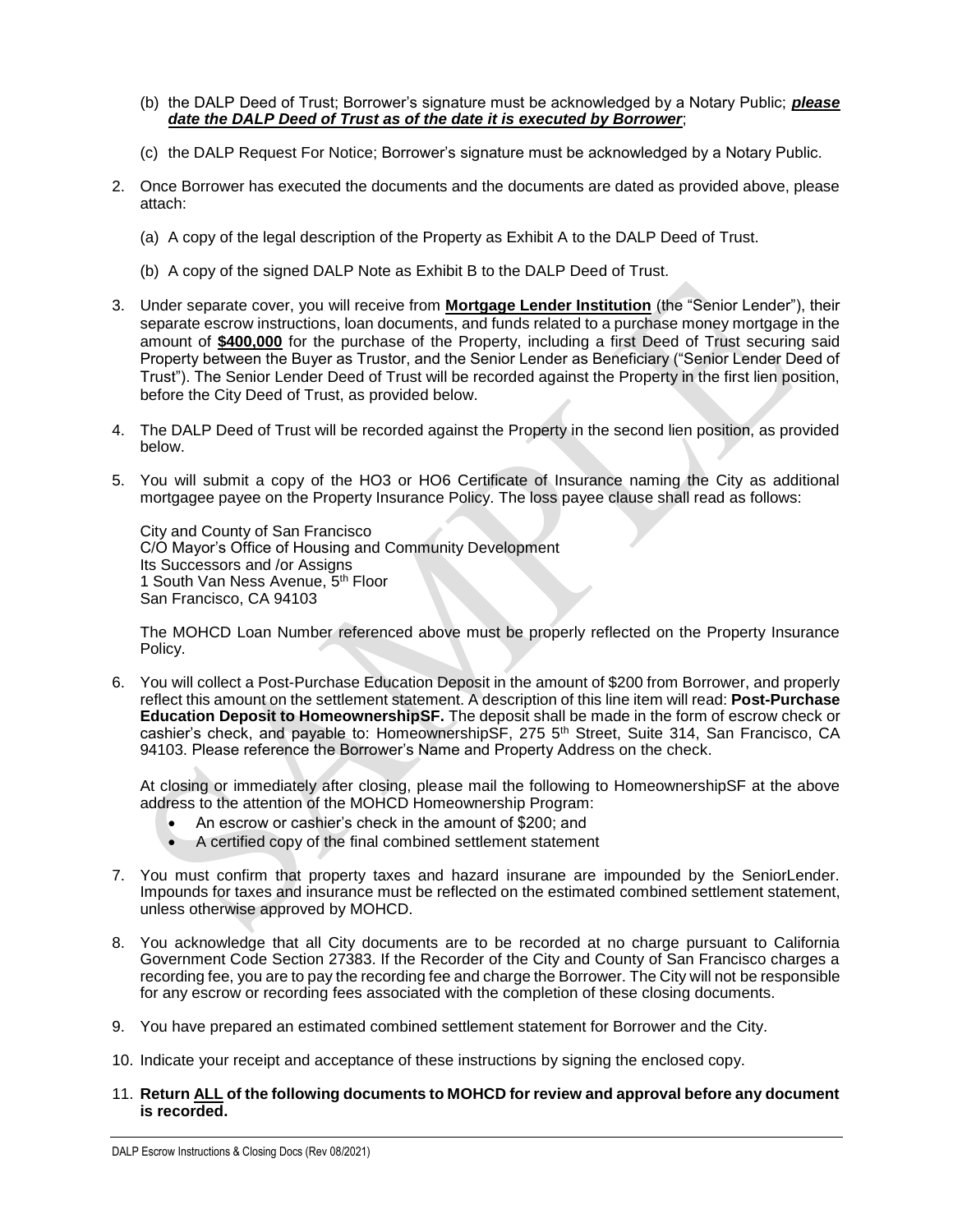Return **hard copies** of the following executed documents to MOHCD:

• **Original** executed DALP Note

Return **electronic copies** of the following executed documents as **one PDF File** to MOHCD:

- Your acceptance of the City's Escrow Instructions;
- Copy of borrower executed DALP Note;
- Copy of borrower executed DALP Deed of Trust;
- Copy of DALP Request for Notice on behalf of MOHCD;
- Copy of the Grant Deed;
- Copy of Senior Lender Closing Instructions, Note and Deed of Trust;
- Copy of any other mortgage Closing Instructions, Note(s) and Deed of Trust(s) (if applicable);
- Copy of the estimated combined (buyer and seller) settlement statement;
- HO or HO6 Certificate of Insurance naming the MOHCD as second mortgagee/loss payee on the Hazard Insurance Policy naming the City as loss payee as provided above; and
- Copy of funds to close (such as escrow receipt and copy of wire transmittal or cashier's check)
- 12. You are authorized to record the DALP Deed of Trust in the in the Official Records of the San Francisco County only when each of the following conditions has been fulfilled:
	- (a) You are in a position to issue a 2006 ALTA Lender's Policy of Title Insurance (the "DALP Lender's Policy") with ALTA endorsement Form 1 coverage insuring the validity and priority of the DALP Deed of Trust in the full principal amount of the loan secured thereby subject only to current nondelinquent real estate taxes and exceptions **1-12** listed in the Preliminary Report dated **July 12, 2021** and issued by your company for Order No. **12-01234578-EO** and a deed of trust securing the first mortgage by the Borrower. An ALTA Lender's Policy of Title Insurance will be required for each individual loan.
	- (b) You are in a position to issue a CLTA Owner's Policy (or ALTA at the buyer's discretion) insuring the buyer's interest in the title to the property conveyed to the buyer by the seller.
	- (c) You are in a position to record a grant deed transferring the Property to Borrower (the "Grant Deed"), to record the Senior Deed of Trust in compliance with any instructions of the Senior Lender, and to record DALP Deed of Trustand DALP Request for Notice in strict compliance with the City's escrow instructions.
	- (d) City and Borrower have approved in writing the combined settlement statement.
	- (e) You are prepared to deliver all documents and do all things as directed in paragraph 13 below.
	- (f) You receive a written approval to proceed with recording from a MOHCD staff member.
- 13. You will record document in the order indicated below:
	- (a) Grant Deed;
	- (b) Senior Lender Deed of Trust;
	- (c) DALP Deed of Trust;
	- (d) DALP Request for Notice; and
	- (e) Any other junior Deed of Trust (if applicable)
- 14. When the documents listed above have been recorded in accordance with these instructions:
	- (a) On the same day that the above documents are recorded, deliver funds to Borrower, the City, and any other entities in accordance with the approved settlement statements, and disburse the Post-Purchase Education Deposit as provide in paragraph 6, above.
	- (b) Within five (5) business days after the above documents are recorded, deliver the following electronically to MOHCD at [mohcd.closingdocs@sfgov.org:](mailto:mohcd.closingdocs@sfgov.org:)
		- i. a conformed copy of the DALP Deed of Trust, and the DALP Request for Notice, each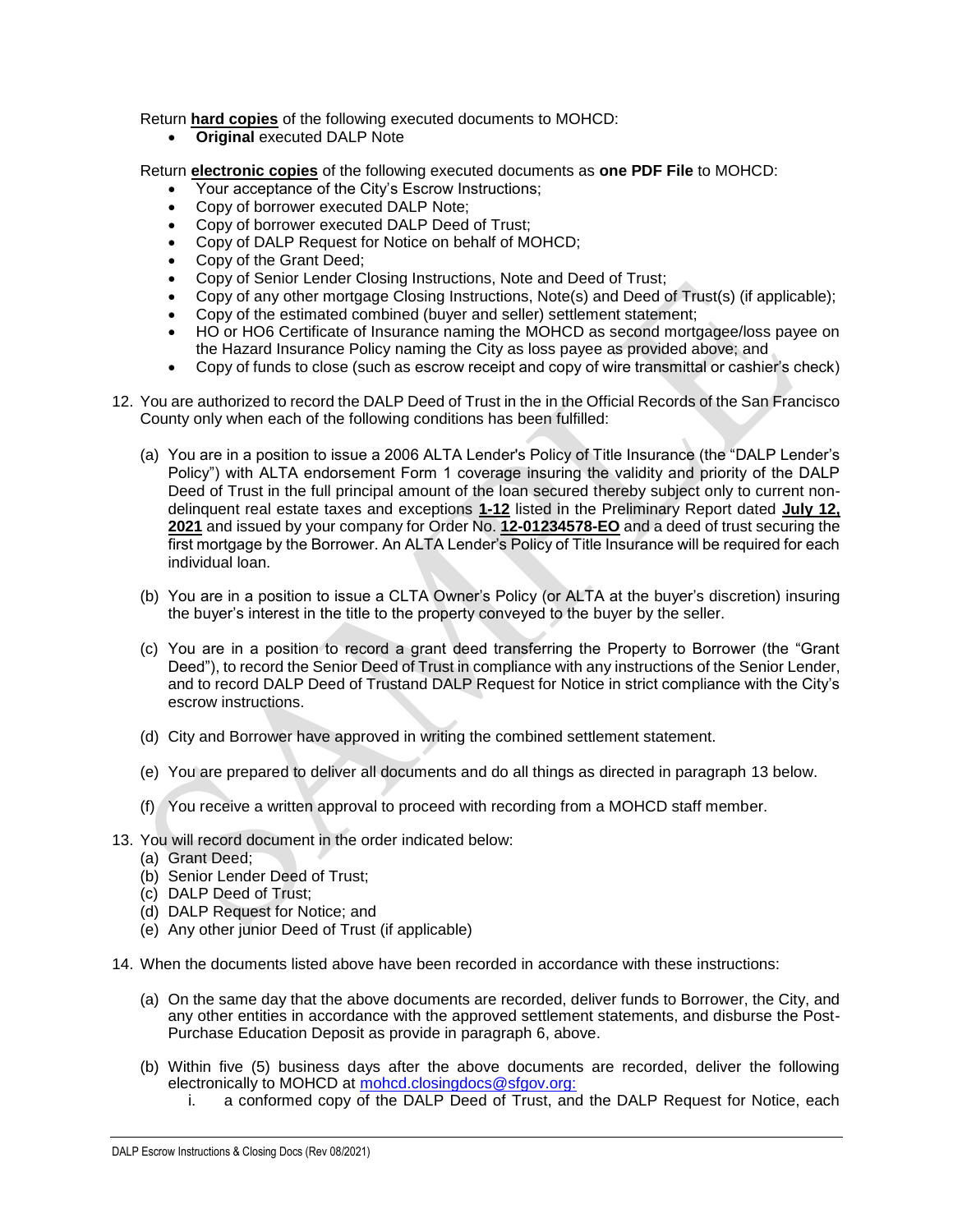evidencing recordation;

- ii. the DALP Lender's Policy;<br>iii. one (1) copy of each of the
- one (1) copy of each of the other documents deposited with you, with recording information, if applicable; and
- iv. the final combined settlement statement.

#### **C. General Instructions:**

- 1. The Title Company must assure itself that all conditions referred to above have been fulfilled and must strictly adhere to the procedures listed above in closing escrow.
- 2. Seller and lender credit funds are allowed for non-recurring closing costs only. All credit must be approved by MOHCD and used in escrow. Cash back to Borrower exceeding the amount of \$250 will not be allowed. Settlement with any credit as cash back to Borrower exceeding the amount of \$250 must be applied towards the principal of the DALP loan.
- 3. The City and County of San Francisco reserves the right to revoke or amend these instructions and recall documents at any time prior to recordation and disbursement of funds.
- 4. Allow 5 business days for funds to be wired to the escrow account after MOHCD staff receive and review a complete package of closing documents requested above in Section(B) 9 of these instructions. We will 5 business days in advance to release the wire transfer. Include this timeline into your process.

#### 5. **No escrow closing or recording can commence without written approval by MOHCD.**

6. If escrow does not close within 30 days from the date of these instructions, please return all documentation and funds to the City and County of San Francisco, Mayor's Office of Housing and Community Development – MOHCD Homeownership Program, 1 South Van Ness Ave, 5th Floor, San Francisco, CA 94103.

Please sign below to indicate your understanding of this transaction. In the event you are unable to comply with these instructions as requested, or if there are to be any changes with respect to the transactions contemplated hereby, please contact MOHCD at 415-701-5500 before proceeding.

Thank you for your cooperation.

Sincerely,

*Tammie Little*

Tammie Little HBMR Lending Specialist

Accepted and Agreed to this \_\_\_\_\_day of \_\_\_\_\_\_\_\_\_\_\_\_\_\_\_\_, 20\_\_\_

BY: \_\_\_\_\_\_\_\_\_\_\_\_\_\_\_\_\_\_\_\_\_\_\_\_\_\_\_\_\_\_\_\_\_\_\_\_\_\_\_\_\_\_\_\_\_\_\_\_\_\_\_\_  **Ms. Escrow Officer, Sample Title Company**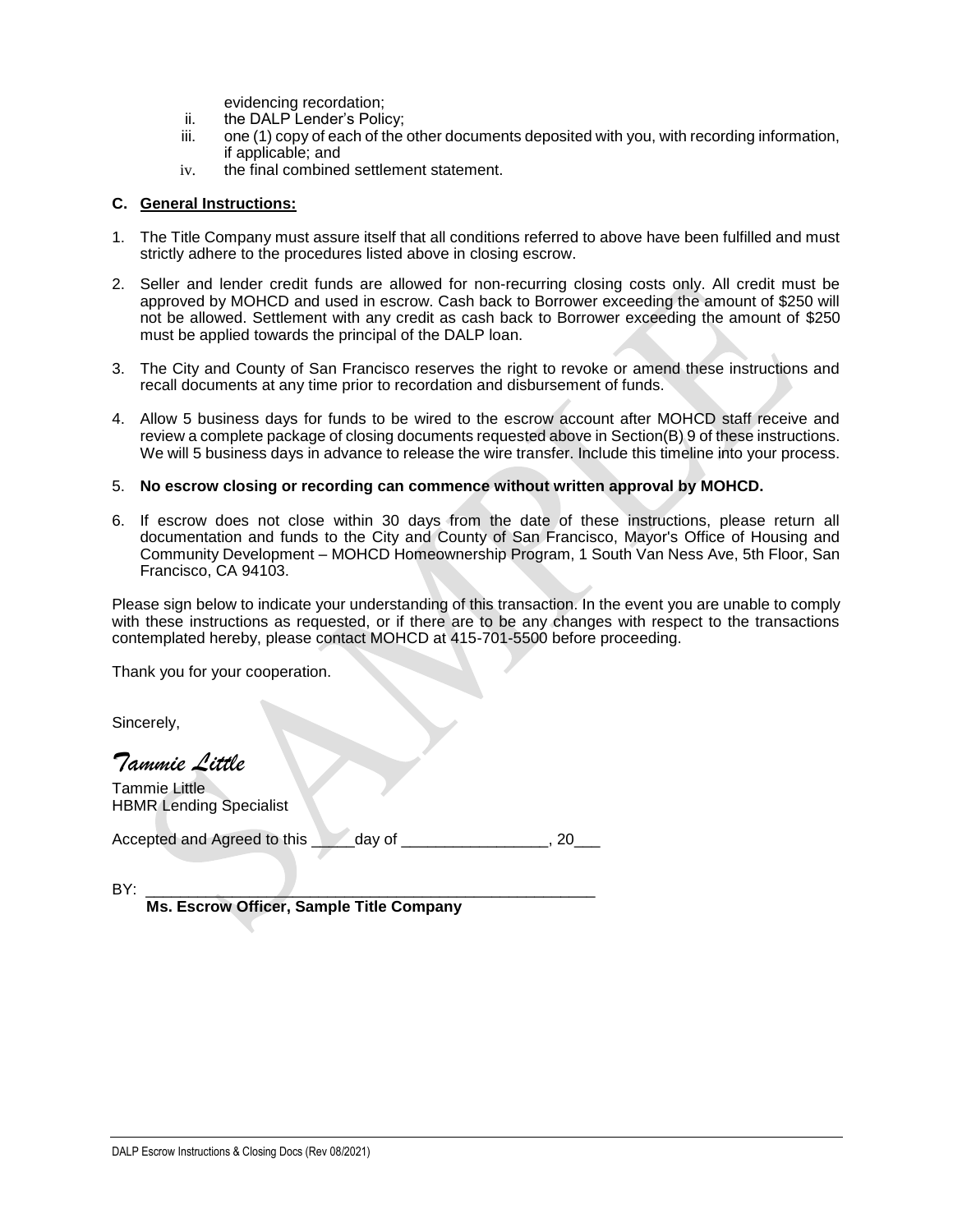# **Secured Promissory Note**

(Secured by Deed of Trust)

# **General Downpayment Assistance Loan Program (General DALP) First Responders Downpayment Assistance Loan Program (FRDALP) Educators Downpayment Assistance Loan Program (Educators-DALP) Funding Source: Housing Trust Fund**

**Loan Number: DALP-211001-HTF** 

**Principal Amount: \$375,000 Share Appreciation: 47%** 

| Date: |  |
|-------|--|
|       |  |

**Contract** 

**Borrower(s) Name: Mary Sample, John Sample, Ellen Sample and Jack Sample**

**Property Address: 123 Sample Street, Unit 2, San Francisco, CA 94124**

- 1. Borrower's Promise to Pay. For value received, the undersigned ("Borrower") hereby promises to pay to the City and County of San Francisco, a municipal corporation, acting by and through the Mayor's Office of Housing and Community Development ("Lender"), the principal amount of U.S. **Three Hundred Seventy Five Thousand Dollars (\$375,000)** (the "Principal Amount") plus a "Share of Appreciation" in the value of the Property as defined in Section 6 below and as provided in this Secured Promissory Note (the "Note"). The interest rate on the principal amount is 0%.
- 2. DALP Program Requirements. Borrower acknowledges that the loan in the Principal Amount made to Borrower by Lender as of the date of this Note was made pursuant to the DALP regulations as described in the Downpayment Assistance Loan Program Manual, effective March 31, 2021 ("DALP Manual"), and therefore Borrower hereby agrees to comply with the DALP Manual, as amended from time to time, until this Note is full repaid. Borrower represents that Borrower's combined household income does not exceed **134%** of the area median income for the San Francisco Metropolitan Statistical Area, as published by the Lenderand further defined in the DALP Manual as of the date of this Note.
- 3. Use of Principal Amount. The Lender has provided the Principal Amount to Borrower to finance a portion of Borrower's down payment or closing cost for the purchase of a single-family residence located at **123 Sample Street, Unit 2, San Francisco, CA 94124** (the "Property") as Borrower's Primary Residence. The purchase price of the Property is **Eight Hundred Thousand Dollars (\$800,000)** (the "Purchase Price").
- 4. Security. Borrower's obligations under this Note are secured by a Deed of Trust and Assignment of Rents executed by Borrower, as Trustor, for the benefit of Lender, as Beneficiary (the "Deed of Trust").
- 5. Time and Place of Payments.

a. The Principal Amount of this Note, together with the Share of Appreciation as defined in Section 6 below, shall be due and payable in full on the Maturity Date to the City and County of San Francisco at the Mayor's Office of Housing and Community Development, One South Van Ness Avenue, 5th Floor, San Francisco, CA 94103 or at such other place as the City may from time to time designate.

b. The Maturity Date shall be the earliest to occur of the following: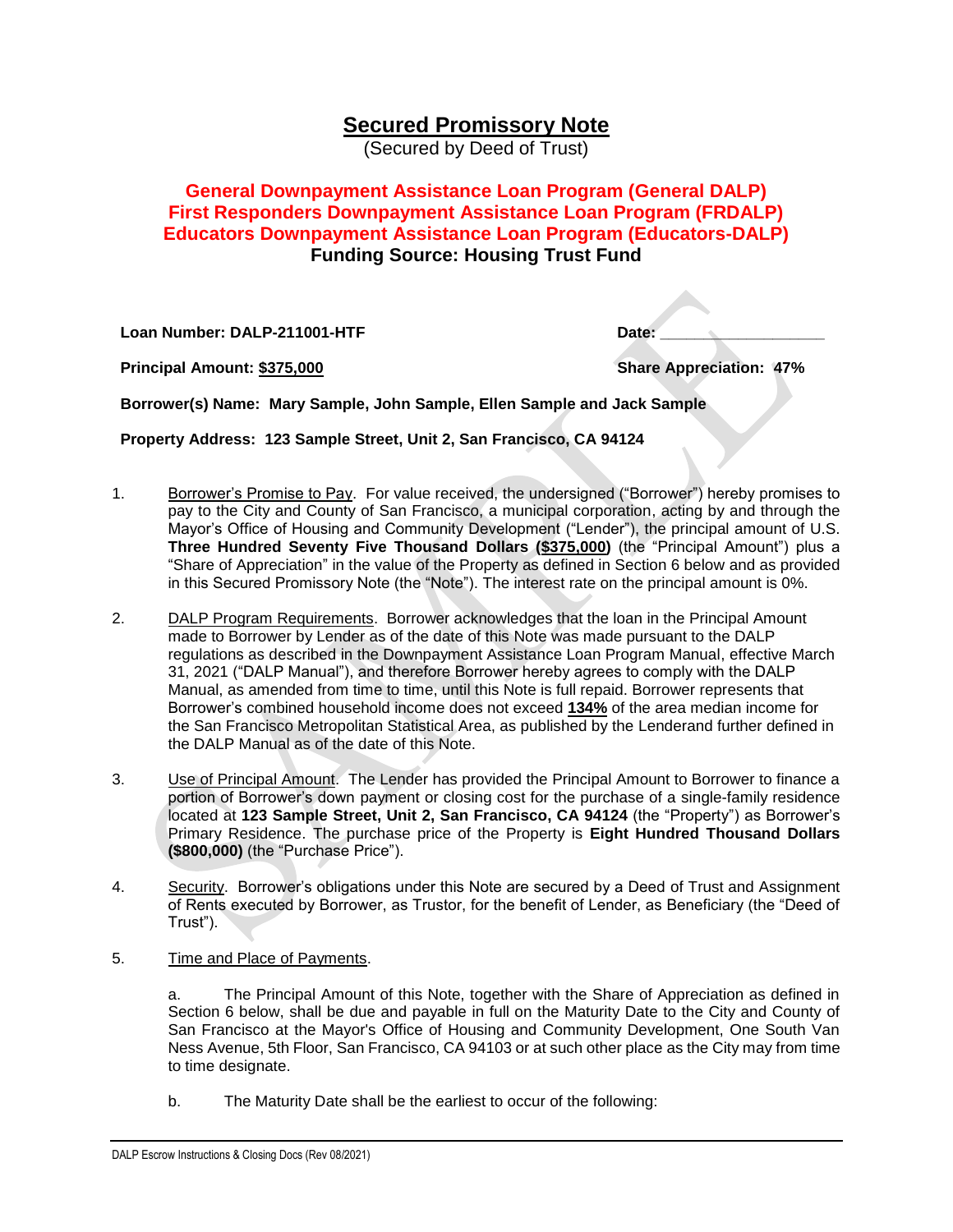- (i) An acceleration by Lender of this Note in the event of a default hereunder or under the City Deed of Trust; or
- (ii) A sale of the Property through a judicial foreclosure, a trustee's sale of the Property (regardless of whether initiated by the Lender) through a non-judicial foreclosure, or any other legal process of foreclosure under California law; or
- (iii) The date of the first sale or transfer of the Property to occur after the date of this Note without the prior written consent of Lender. For the purposes of this Note, "sale or transfer" shall mean any voluntary or involuntary sale, assignment, rental of the property as described in the DALP Manual, or any transfer of title in the Property, including entering into any installment sales contract giving the purchaser or a third party a right to possess the Property or any portion of the Property before transfer of title; provided, however, that "transfer" does not include any of the following:
	- (A) a transfer resulting from death of a Borrower where the transfer is to a co-Borrower;
	- (B) a transfer by Borrower into an inter vivo trust as set forth in the DALP Manual;
	- (C) a transfer resulting from a decree of dissolution of marriage or legal separation or from a property settlement agreement incidental to such a decree in which one of the Borrowers becomes the sole owner of the Property; or
	- (D) a transfer between co-Borrowers.

Notwithstanding the forgoing, Borrower must comply with the Transfer restrictions as set forth in the DALP Manual.

c. All payments must be made in currency of the United States of America then lawful for payment of public and private debts. All payments must be made payable to the "City and County of San Francisco" of the Mayor's Office of Housing and Community Development, One South Van Ness Avenue, 5th Floor, San Francisco, CA 94103 or at such other place as the City may from time to time designate.

- 6. Share of Appreciation. On the Maturity Date or on the date of any prepayment under Section 7, the Borrower agrees to repay to Lender the Principal Amount, default interest (if any), plus the "Share of Appreciation" calculated under this Section 6. The "Share of Appreciation" is defined as the amount equal to **Forty Seven (47%)** of the increase in the Fair Market Value of the Property, if any, from the date of Borrower's purchase of the Property through the Maturity Date. The Share of Appreciation has been determined by dividing the Principal Amount by the Fair Market Value of the Property as of the date of this Note, as defined in this Section.
	- (i) The Fair Market Value of the Property at the time of the Borrower's purchase of the Property is the lessor of the Purchase Price or the Appraised Value of the Property at the time of purchase.
	- (ii) The Fair Market Value of the Property as of the Maturity Date is the greater of the Borrower's sales price of the Property (if applicable) or the Appraised Value of the Property as of the Maturity Date.
	- (iii) The Lender and Borrower may determine the Fair Market Value by mutual agreement, without obtaining an appraisal.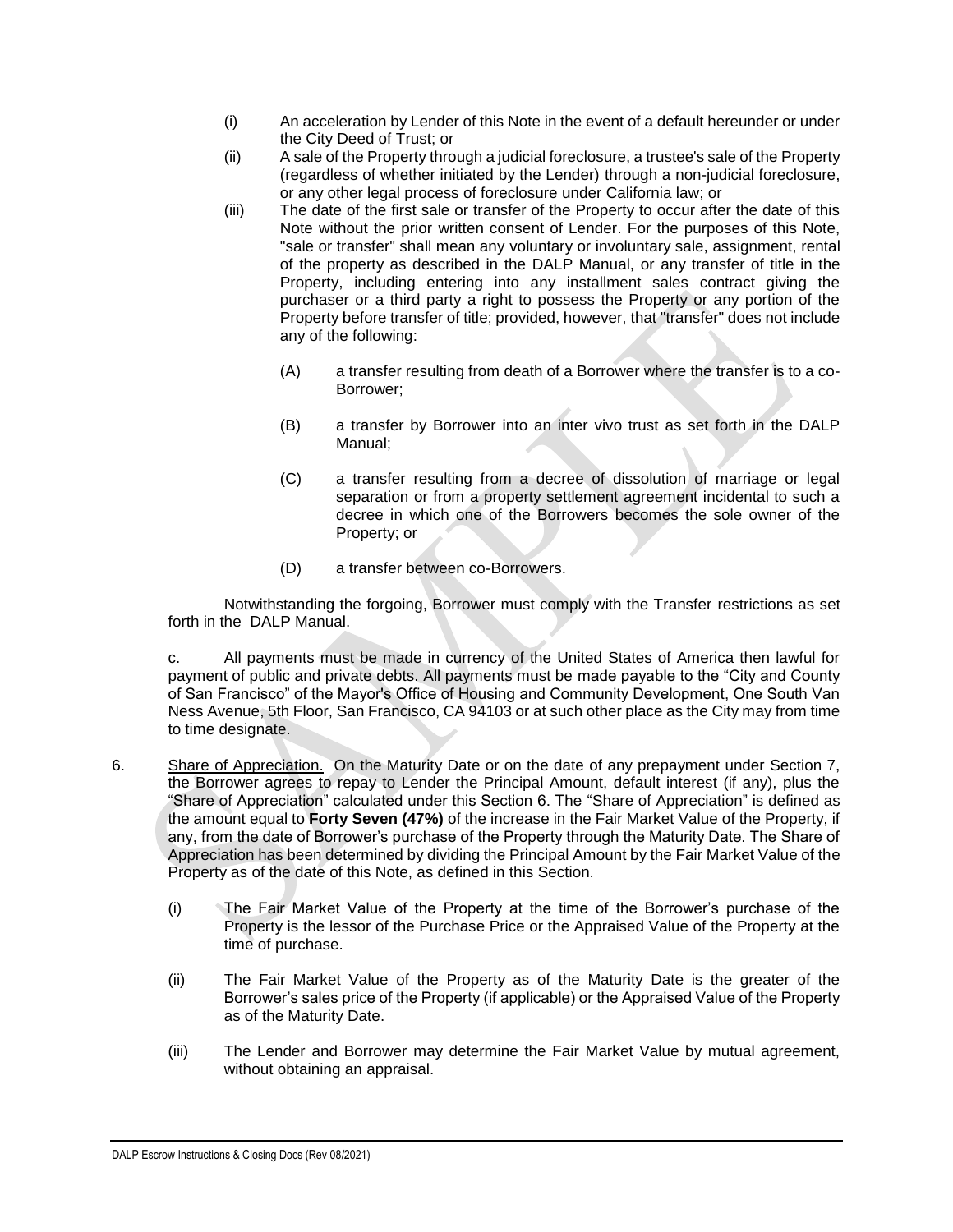(iv) If the Lender and Borrower are unable to agree on a Fair Market Value under Subsection (iii), then the "Appraised Value" of the Property is defined as the value that would be agreed to by a seller who is willing to sell but under no particular or urgent necessity or obligation to sell, and a buyer who is ready, willing and able to buy but under no particular or urgent necessity to buy, each dealing with the other with full knowledge of all the uses and purposes for which the Property is reasonably adaptable and available. For purposes of determining the Appraised Value, the Borrower shall select an appraiser who is an "MAI" member of the American Institute of Real Estate Appraisers or an "SRPA" member of the Society of Real Estate Appraisers (or any such equivalent designations). Lender has the option, at Lender's sole expense, to select an appraiser to conduct an additional appraisal of the Property. If the two appraisals are not in agreement as to the Appraised Value of the Property, the amounts determined by the appraisals will be averaged to determine the Appraised Value of the Property for purposes of this Subsection (iv).

- 7. Borrower's Right to Prepay. The Borrower may repay the Principal Amount, together with the Share of Appreciation as of the date of such prepayment, calculated under Section 6 above, provided that such prepayment is in full and not in part. No prepayment charge will be imposed by the Lender.
- 8. Loan Charges. If any law which applies to this loan and which sets maximum loan charges is finally interpreted so that any amounts collected or to be collected in connection with this loan exceed the permitted limits, then: (i) any such loan charge shall be reduced by the amount necessary to reduce the charge to the permitted limit; and (ii) any sums already collected from Borrower which exceeded permitted limits will be refunded to Borrower. The Lender may choose to make this refund by making a direct payment to Borrower or by another method determined by Lender.

#### 9. Occupancy, Preservation, Maintenance and Protection of Property; Borrower's Loan Application.

a. Borrower shall occupy, establish, and use the Property as Borrower's Primary Residence commencing within sixty (60) days after the execution of this Note and ending on the Maturity Date. Borrower shall not destroy, damage or impair the Property, allow the Property to deteriorate, or commit waste on the Property. Borrower shall be in default under this Note if any forfeiture action or proceeding, whether civil or criminal, is begun that in Lender's reasonable judgment could result in forfeiture of the Property or otherwise materially impair the lien created by this Note. Borrower may cure such a default and reinstate Borrower's obligations, by causing the action or proceeding to be dismissed with a ruling that, in Lender's reasonable determination, precludes forfeiture of the Borrower's interest in the Property or other material impairment of the lien created by this Note or Lender's security interest.

b. Borrower shall also be in default under this Note if Borrower, during the loan application process, gave materially false or inaccurate information or statements to Lender (or failed to provide Lender with any material information) in connection with the Loan evidenced by the Note, including, but not limited to, representations concerning (1) Borrower's intent to occupy the Property as a Primary Residence; (2) Borrower's income and liquid assets; (3) Borrower's eligibility under the applicable requirements for a loan under the DALP Manual, including, but not limited to, eligibility as a First-time Homebuyer, First Responder, and/or Educator (each defined under the DALP Manual), as applicable; (4) Borrower's completion of the approved Homebuyer Education Course; and (5) Borrowers household size and composition.

c. Borrower acknowledges that this Property is subject to certain use and occupancy restrictions under the DALP Manual, generally limiting the Property's use to low- to middle-income housing as further described in the DALP Manual. The DALP Manual also requires Borrower to occupy and use the Property as Borrower's Primary Residence and prohibit the Borrower from renting the Property at any time, except under limited circumstances set forth in the DALP Manual. Any violation of the use and occupancy restrictions by Borrower shall be deemed a default hereunder.

#### 10. Default; Remedies; Default Interest.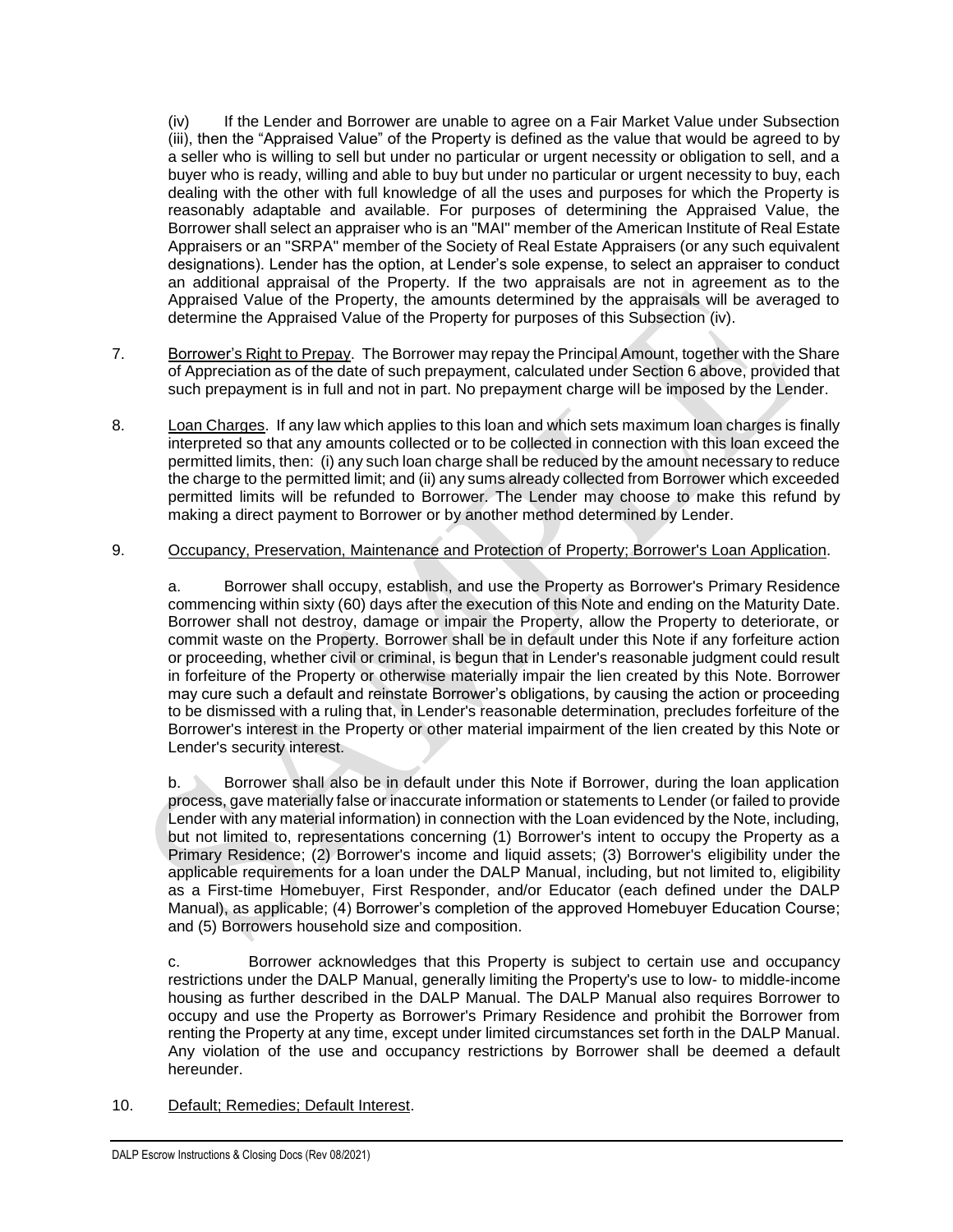- a. Default. Any of the following will constitute an "Event of Default" under this Note:
	- (i) If Borrower fails to pay the Principal Amount plus the Share of Appreciation on the Maturity Date, Borrower will be in default under this Note, or
	- (ii) If Borrower fails to comply with the DALP Manual, or
	- (iii) the occurrence of any other default under this Note or default under an instrument securing the obligations of Borrower under this Note.
- b. Notice of Default. Upon a default by Borrower, Lender shall provide written notice of such default to Borrower. Borrower shall have thirty (30) days from the effective date of such notice to cure the default.
- c. Default Interest Rate. Upon the occurrence of an Event of Default under any City document, interest will be deemed to have accrued on the outstanding Principal Amount at a compounded annual rate equal to the lesser of: (a) ten percent (10%); or (b) the maximum lawful rate of interest, commencing on the date of the Event of Default through the earlier of:  $(x)$  the date on which the Event of Default is cured; or  $(y)$  the date on which all amounts due under this Note are paid to Lender. Borrower acknowledges and agrees that the default interest that must be paid in the event of an Event of Default pursuant to this Section represents a reasonable sum considering all the circumstances existing on the date of this Note and represents a fair and reasonable estimate of the costs that will be sustained by Lender if Borrower defaults. Borrower further agrees that proof of actual damages would be costly and inconvenient and that default interest will be paid without prejudice to Lender's right to collect any other amounts to be paid or to exercise any of its other rights or remedies under any City document.
- d. Remedies. Upon the occurrence of any Event of Default, without notice to or demand upon Borrower, which are expressly waived by Borrower (except for notices or demands otherwise required by applicable laws to the extent not effectively waived by Borrower and any notices or demands specified in the Agreement, this Note or other instrument), Lender may exercise all rights and remedies available under this Note, the Agreement or otherwise available to Lender at law or in equity. Borrower acknowledges and agrees that Lender's remedies include the right to accelerate the Maturity Date by declaring the outstanding Principal Amount, together with the Share of Appreciation, accrued and unpaid interest on the Principal Amount at the Default Rate and unpaid fees and costs incurred, shall be immediately due and payable without the necessity of any further notice or demand, in which case, the Maturity Date will be superseded and replaced by the date established by Lender.
- e. No Waiver by Lender. The Lender's failure to exercise any remedies upon a default shall not be a waiver of the Lender's right to exercise such remedies.
- f. Payment of Lender's Costs and Expenses. If the Borrower is in default under this Note, the Lender's costs and expenses of enforcing this Note, including reasonable attorney's fees, shall be added to the Principal Amount, to the extent not prohibited by applicable law.
- 11. Notices. All notices required by this Note shall be made in writing, and shall be deemed communicated by personal delivery or by United States mail, postage prepaid, as of the earlier of actual receipt or three days from mailing, addressed as follows:

To Lender: Director

Mayor's Office of Housing and Community Development One South Van Ness Avenue, 5th Floor San Francisco, CA 94103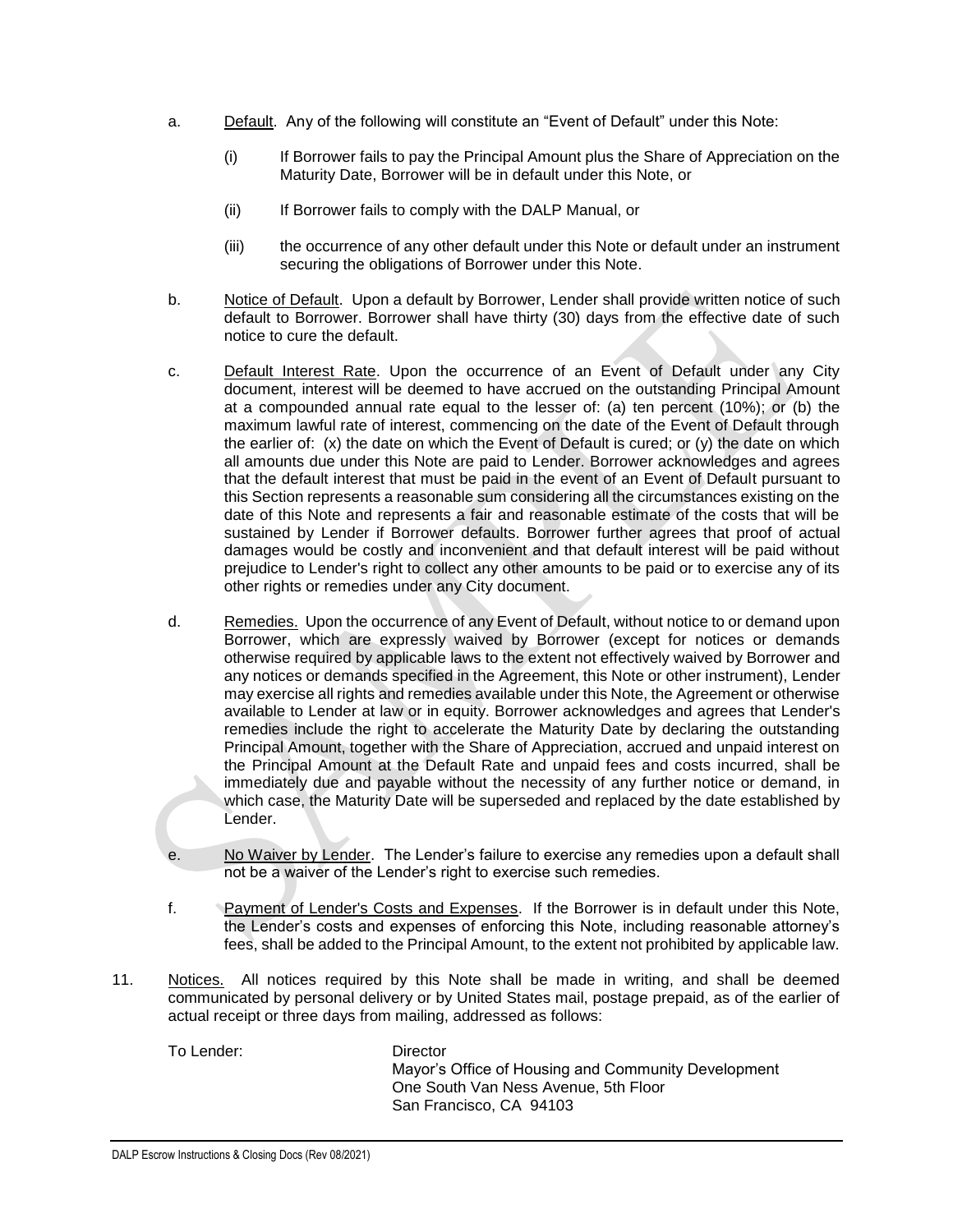or such other address as either Lender or Borrower may designate, from time to time, by written notice sent to the other party in like manner.

#### 12. Waivers.

a. The Borrower and any other person who has obligations under this Note waive the rights of presentment and notice of dishonor. "Presentment" means the right to require the Lender to demand payment of amounts due. "Notice of dishonor" means the right to require the Lender to give notice to other persons that amounts due have not been paid.

b. Borrower expressly agrees that the term of this Note or the date of any payment due hereunder may be extended from time to time with Lender's consent, and that Lender may accept further security or release any security for this Note, all without in any way affecting the liability of Borrower.

c. No extension of time for payment of this Note or any installment hereof made by agreement by Lender with any person now or hereafter liable for the payment of this Note shall operate to release, discharge, modify, change or affect the original liability of Borrower under this Note, either in whole or in part.

d. The obligations of Borrower under this Note shall be absolute and Borrower waives any and all rights to offset, deduct or withhold any payments or charges due under this Note for any reason whatsoever.

13. Subordination. After the date of this Note, the Lender's prior written approval, in its sole and absolute discretion, is required of any subordination of this Note to financing secured by a mortgage, deed of trust, lien, or other instrument on the Property.

#### 14. Miscellaneous Provisions.

a. The Borrower understands that under Section 67.24(e) of San Francisco Administrative Code, applications for financing and all other records of communications between the City and the Borrower must be open to public inspection immediately after a contract has been awarded. All information provided by Borrower which is covered by that ordinance (as it may be amended) will be made available to the public upon appropriate request.

b. If more than one-person signs this Note, each person is jointly and severally liable for the obligations under this Note. This means that each such person is fully and personally obligated to keep all of the promises made in this Note, including the promise to pay the full amount owed, and Lender may require any one person to pay all amounts owed under this Note. Any person who is a guarantor, surety or endorser of this Note is also obligated to do these things. Any person who takes over these obligations, including the obligations of a guarantor, surety or endorser of this Note, is also obligated to keep all of the promises made in this Note. The Lender may enforce its rights under this Note against each person individually or against all of us together.

c. If any legal action is commenced by Lender to enforce any of the terms of this Note, the Deed of Trust, or rights arising from the Borrower's actions in connection with this Note, the Lender will have the right to recover its reasonable attorneys' fees (including allocated fees of the City Attorney's Office) and costs of suit from the other party, whether incurred in a judicial, arbitration, mediation or bankruptcy proceeding or on appeal. For the purposes of this Note, reasonable fees of attorneys in the City Attorney's office will be based on the fees regularly charged by private attorneys with the equivalent number of years of experience in the subject matter of law for which the City Attorney's services were rendered, who practice in the City of San Francisco in law firms with approximately the same number of attorneys as employed by the City Attorney's Office. An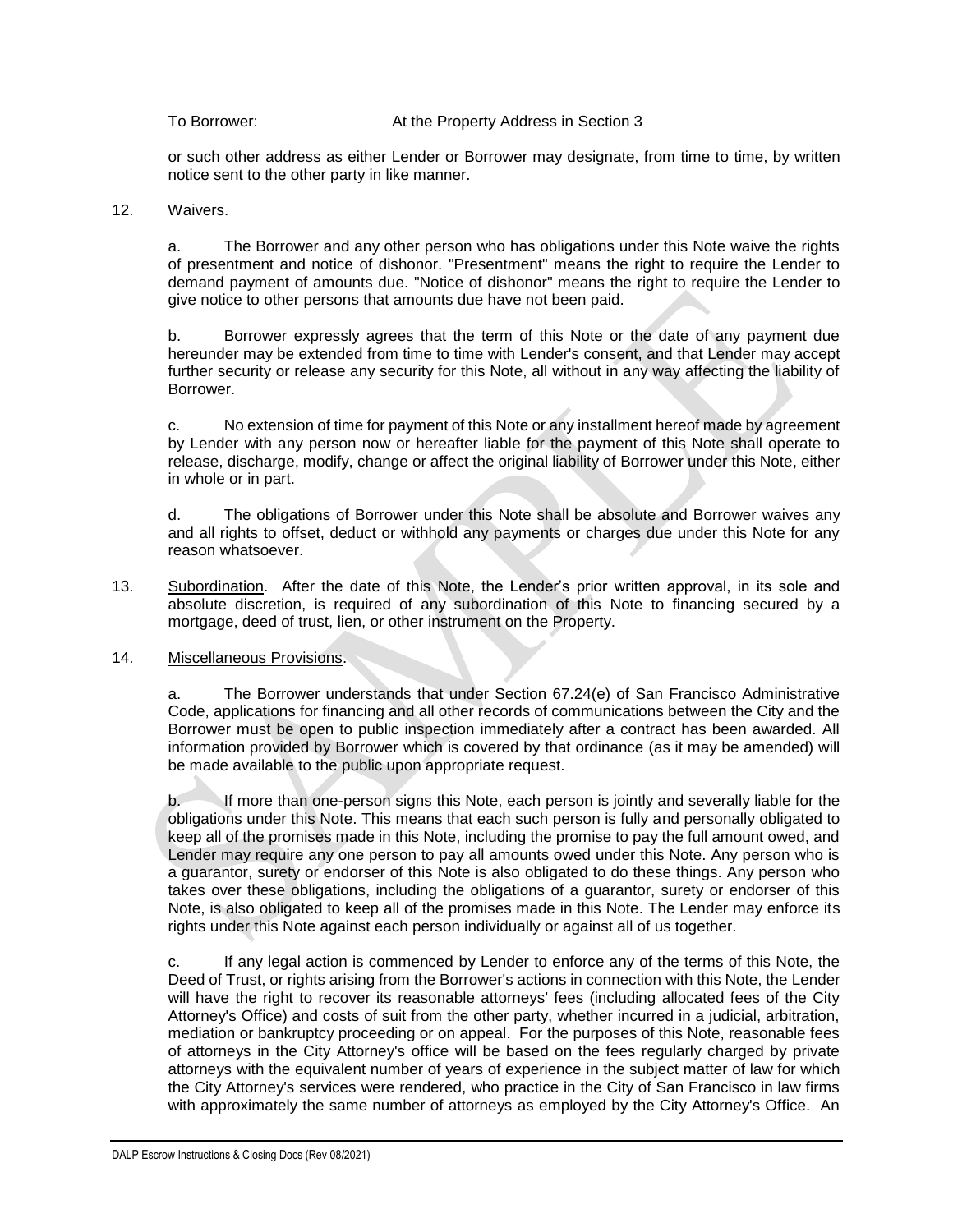award of attorneys' fees and costs will bear interest at the default rate under the Note from the date of the award until paid.

d. This Note may be amended only by an agreement in writing signed by the party against whom enforcement of any waiver, change, modification or discharge is sought.

e. This Note shall be governed by and construed in accordance with the laws of the State of California.

f. Time is of the essence for the performance of all obligations of Borrower hereunder.

**BORROWER(S):**

\_\_\_\_\_\_\_\_\_\_\_\_\_\_\_\_\_\_\_\_\_\_\_\_\_\_\_\_\_\_\_\_\_\_\_\_\_\_\_\_\_

**Mary Sample**

**John Sample**

\_\_\_\_\_\_\_\_\_\_\_\_\_\_\_\_\_\_\_\_\_\_\_\_\_\_\_\_\_\_\_\_\_\_\_\_\_\_\_\_\_

 $\qquad \qquad \blacksquare$ 

\_\_\_\_\_\_\_\_\_\_\_\_\_\_\_\_\_\_\_\_\_\_\_\_\_\_\_\_\_\_\_\_\_\_\_\_\_\_\_\_\_ **Ellen Sample**

**Jack Sample**

(ALL SIGNATURES MUST BE NOTARIZED)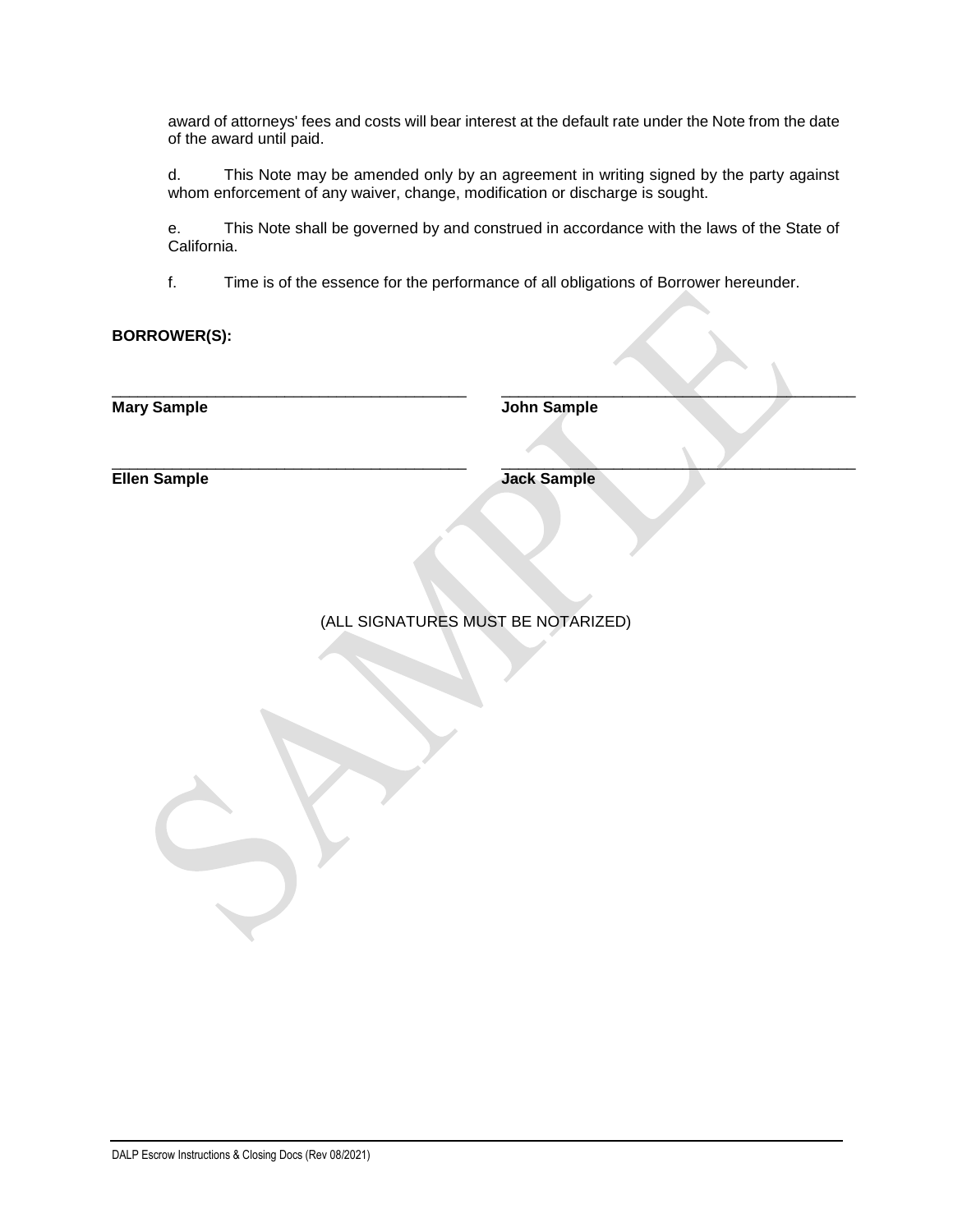#### **Free Recording Requested Pursuant to Government Code Section 27383**

When recorded, mail to: Mayor's Office of Housing and Community Development City and County of San Francisco 1 South Van Ness Avenue, 5th Floor San Francisco, California 94103 Attn · DAI P Loan No.: **DALP-211001-HTF** APN: **Block: 5000 Lot: 100** Escrow No.: **12-01234578-EO** Property Address: **123 Sample Street, Unit 2 San Francisco, CA 94124**

 **Space above This Line for Recorder's Use**

# **DEED OF TRUST AND ASSIGNMENT OF RENTS**

## **General Downpayment Assistance Loan Program (General DALP) First Responders Downpayment Assistance Loan Program (FRDALP) Educators Downpayment Assistance Loan Program (Educators-DALP) Funding Source: Housing Trust Fund**

 THIS DEED OF TRUST AND ASSIGNMENT OF RENTS ("Deed of Trust") is made as of by Mary Sample, John Sample, Ellen Sample and Jack Sample ("Borrower" or "Trustor") to **Sample Title Company** ("Trustee") for the benefit of the City and County of San Francisco, a municipal corporation, whose address is c/o Mayor's Office of Housing and Community Development, 1 South Van Ness Avenue, 5th Floor, San Francisco, California 94103 ("Lender" or "Beneficiary"). This Deed of Trust is being made in accordance with Lender's Downpayment Assistance Loan Program, as described in the Downpayment Assistance Loan Program Manual ("DALP Manual").

Borrower owes Lender the principal sum of **Three Hundred Seventy Five Thousand Dollars (\$375,000)** (the "City Loan"). The City Loan is evidenced by Borrower's Secured Promissory Note ("Note") dated the same date as this Deed of Trust and executed by Borrower. Capitalized terms used in this Deed of Trust and not defined shall have the meanings set forth in the Note. The Note provides for payment of the principal amount of the Note, together with a Share of Appreciation in the value of the Property (as provided in the Note) on the Maturity Date.

In addition to the City Loan, the Borrower obtained a secured loan of **\$400,000** (the "First Deed of Trust Loan") from **Mortgage Lender Institution** (the "Senior Lender"), which loan is secured by a first deed of trust lien on the Property (the "First Deed of Trust"). The documents evidencing or securing the First Deed of Trust Loan are collectively referred to herein as the First Deed of Trust Loan Documents.

This Deed of Trust secures to Lender: (a) the repayment of the City Loan evidenced by the Note, and all renewals, extensions and modifications of the Note; (b) the payment of all other sums, with interest as provided in the Note, advanced under Section 8 of this Deed of Trust to protect the security of this Deed of Trust; (c) payment of all other sums advanced by Lender to Borrower when evidenced by an instrument stating that those sums are secured by this Deed of Trust; and (d) the performance of Borrower's covenants and agreements under this Deed of Trust and Note.

1. **Grant in Trust**. For valuable consideration, Borrower irrevocably grants and transfers and assigns to Trustee, in trust, with power of sale, subject to the rights of the Senior Lender under the First Deed of Trust, the real property located in San Francisco County, California, which has the address **123 Sample Street, Unit 2, San Francisco, CA 94124** and is further described in Exhibit A attached hereto;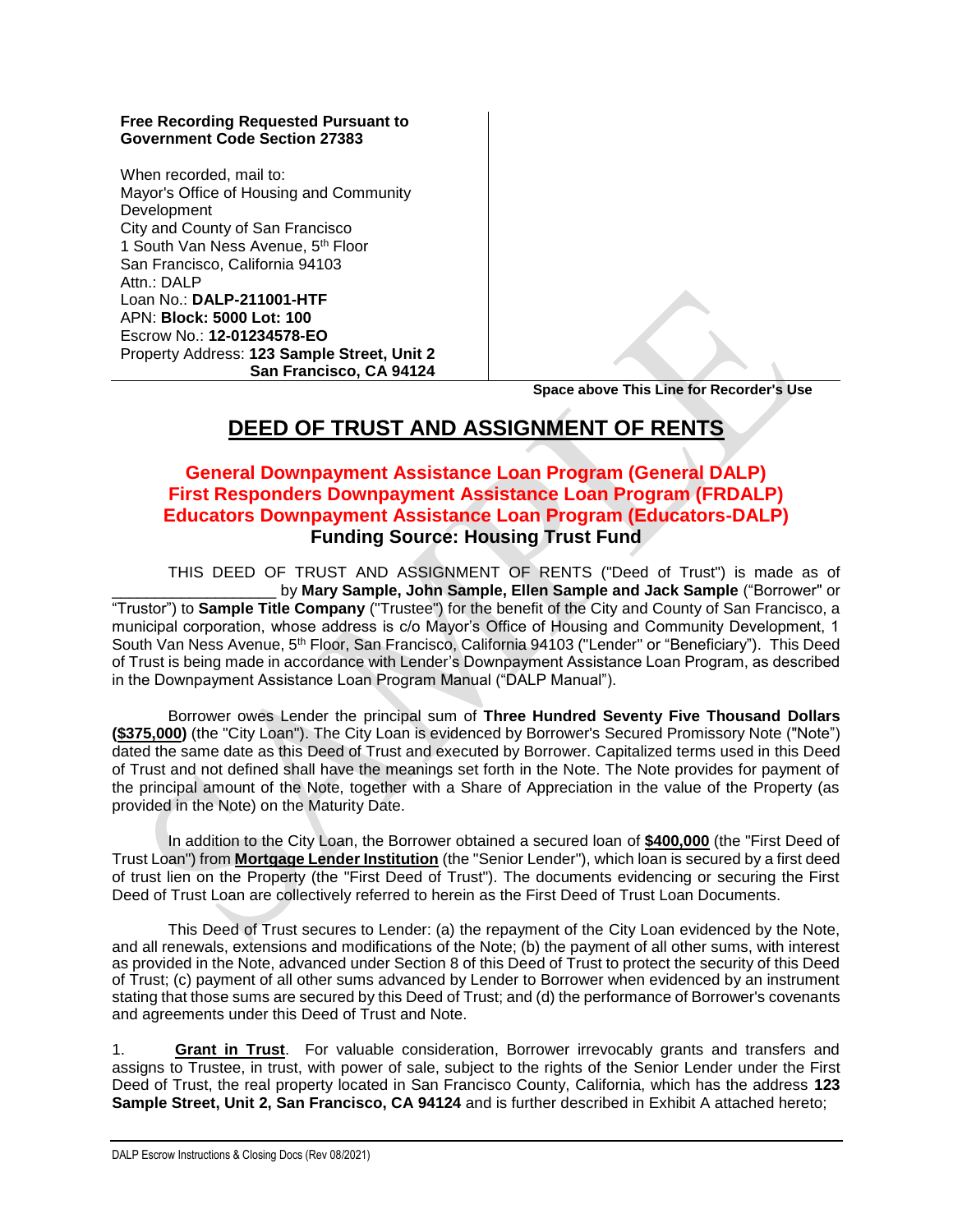TOGETHER WITH all the improvements now or hereafter erected on the property; all easements, appurtenances, and fixtures now or hereafter a part of the property; all replacements of and additions to the Property; and all rents, issues and profits from the property, subject to Trustor's right to collect and retain the same as they become due and payable so long as there is no existing default hereunder. All of the foregoing is referred to in this Deed of Trust as the "Property."

2. **Title**. Borrower covenants that Borrower holds fee title to the Property and has the right to grant and convey the Property and, except for the First Deed of Trust and other encumbrances of record acceptable to the Senior Lender and the Lender, the Property is unencumbered. Borrower warrants and will defend generally the title to the Property against all claims and demands, subject to such encumbrances of record.

3. **Obligations Secured.** This Deed of Trust is given for the purpose of securing the following (collectively, the "Secured Obligations"):

a. Borrower's performance of all of its present and future obligations under the the Note and the DALP Manual.

b. Owner's performance of each agreement incorporated by reference contained in, or entered into in connection with, the Borrower Documents, and Owner's performance of its obligations under this Deed of Trust and any additional agreements of Owner incorporated by reference or contained herein.

c. Payment of the indebtedness evidenced by the Note in the amount described in the Note, all Share of Appreciation, interest, fees and costs due under the Note, and any additional sums Owner may borrow or receive from the City, when evidenced by another note (or notes) reciting it is so secured.

#### 4. **Prior Deeds of Trust; Charges; Liens.**

a. The Borrower shall perform all of the Borrower's obligations under the First Deed of Trust, including Borrower's covenants to make payments when due. Borrower shall pay all taxes, assessments, charges, fines and impositions attributable to the Property, and leasehold payments or ground rents, if any. Borrower shall pay these obligations directly and on time to the person or entity owed payment. Borrower shall promptly furnish to Lender all notices of amounts to be paid under this Section. If Borrower makes these payments directly, Borrower shall promptly furnish to Lender receipts evidencing the payments.

b. Except for the lien of the First Deed of Trust, Borrower shall promptly discharge any other lien which may encumber title to the Property unless Borrower: (a) agrees in writing to the payment of the obligation secured by the lien in a manner acceptable to Lender; (b) contests in good faith the lien by, or defends against enforcement of the lien in, legal proceedings which, in the Lender's sole discretion, operate to prevent the enforcement of the lien; or (c) obtains from the Lender of the lien an agreement satisfactory to Lender subordinating the lien to this Deed of Trust. Except for the lien of the First Deed of Trust, if Lender determines that any part of the Property is subject to a lien which may encumber title to the Property without Lender's prior written consent, Lender may give Borrower a notice identifying the lien. Borrower shall discharge such lien or take one or more of the actions set forth above within 10 days of the giving of notice.

#### 5. **Subordination.**

a. Lender and Borrower acknowledge and agree that this Deed of Trust is subject and subordinate in all respects to the liens, terms, covenants and conditions of the First Deed of Trust and to all advances heretofore made or which may hereafter be made pursuant to the First Deed of Trust including all sums advanced for the purpose of protecting or further securing the lien of the First Deed of Trust, curing defaults by the Borrower under the First Deed of Trust or for any other purpose expressly permitted by the First Deed of Trust. In the event of a foreclosure or deed in lieu of foreclosure under the First Deed of Trust, any provisions herein or any provisions in any other collateral agreement restricting the use of the Property to low- to middle-income households or otherwise restricting the Borrower's ability to sell the Property shall have no further force or effect on subsequent owners or purchasers of the Property, unless Borrower or a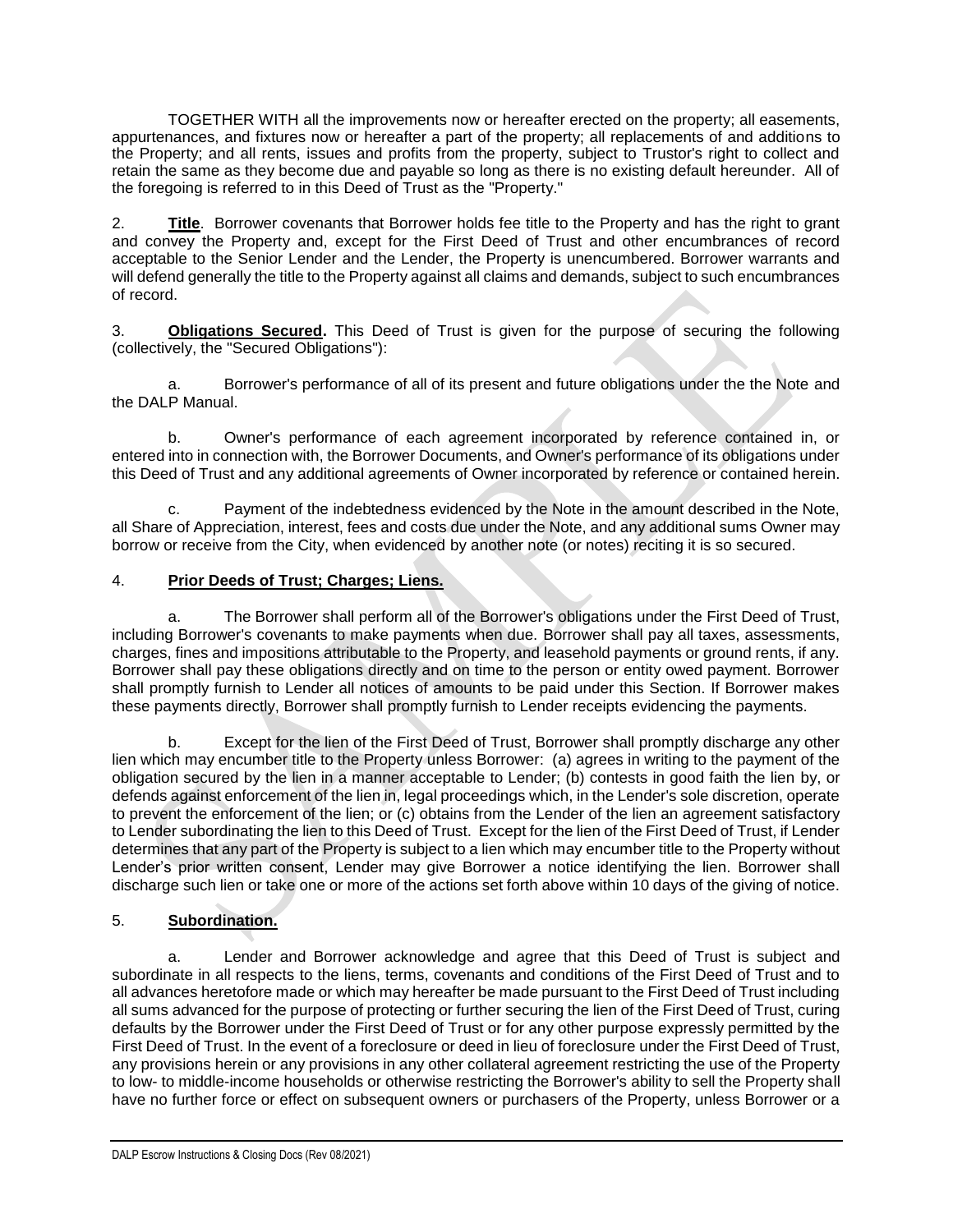related entity of the Borrower acquires title through such foreclosure. Any person, including successors or assigns (other than the Borrower or a related entity of the Borrower), receiving title to the Property through a foreclosure or deed in lieu of foreclosure of the First Deed of Trust shall receive title to the Property free and clear from such restrictions.

b. Further, if the Senior Lender acquires title to the Property pursuant to a deed in lieu of foreclosure, the lien of this Deed of Trust shall automatically terminate upon the Senior Lender's acquisition of title, provided that (i) the Lender has been given written notice of a default under the First Deed of Trust (which requirements may be satisfied by recordation of a notice of default under California Civil Code Section 2924 and (ii) the Lender shall not have cured the default under the First Deed of Trust, within 90 days from the date of notice sent to the Lender.

c. After the date of this Deed of Trust, the Lender's prior written approval, in its sole and absolute discretion, is required of any subordination of this Deed of Trust to financing secured by a mortgage, deed of trust, lien, or other instrument on the Property.

### 6. **Hazard or Property Insurance.**

a. Borrower shall keep the improvements now existing or hereafter erected on the Property insured on an all-risk form, excluding earthquake and flood, for one hundred percent (100%) of the replacement value, with a deductible not to exceed Ten Thousand Dollars (\$10,000) each loss. The insurance carrier providing the insurance shall be chosen by Borrower subject to Lender's approval which shall not be unreasonably withheld. If Borrower fails to maintain coverage described above, Lender may, at Lender's option, and at Borrower's cost which shall be added to the Principal Amount and secured by this Deed of Trust, obtain coverage to protect Lender's rights in the Property in accordance with Section 8.

b. All insurance policies and renewals, including the issuer of such policies, shall be acceptable to Lender and shall include a standard mortgagee clause. All requirements hereof pertaining to insurance shall be deemed satisfied if the Borrower complies with the insurance requirements under the First Deed of Trust. All original policies of insurance required pursuant to the First Deed of Trust may be held by the Senior Lender; provided, however, Lender shall be named as a loss payee as its interest may appear and shall be named as an additional insured. If Lender requires, Borrower shall promptly give to Lender copies of all receipts of paid premiums and renewal notices. In the event of loss, Borrower shall give prompt notice to the insurance carrier, the Senior Lender and Lender. Lender may make proof of loss if not made promptly by the Senior Lender or the Borrower.

c. Unless Lender and Borrower otherwise agree in writing, insurance proceeds shall be applied to restoration or repair of the Property damaged, if the restoration or repair is economically feasible and Lender's security is not impaired as determined by Lender in its sole discretion. If the restoration or repair is not economically feasible or Lender's security would be impaired, the insurance proceeds shall be applied to the sums secured by this Deed of Trust, whether or not then due, with any excess paid to Borrower. If Borrower abandons the Property, or does not answer within 30 days from the date of a written notice from Lender that the insurance carrier has offered to settle a claim, then Lender may collect the insurance proceeds. Lender may use the proceeds to repair or restore the Property or to pay sums secured by this Deed of Trust, whether or not then due. The 30 day period will begin when the notice from Lender that the insurance carrier has offered to settle a claim is given.

d. Unless Lender and Borrower otherwise agree in writing, any application of proceeds to principal shall not extend or postpone the due date of the payments referred to in the Note or change the amount of the payments. If under Section 21 the Property is acquired by Lender, Borrower's right to any insurance policies and proceeds resulting from damage to the Property prior to the acquisition shall pass to Lender to the extent of the sums secured by this Deed of Trust immediately prior to the acquisition.

e. Notwithstanding the above, the Lender's rights to collect and apply the insurance proceeds hereunder shall be subject and subordinate to the rights of the Senior Lender to collect and apply such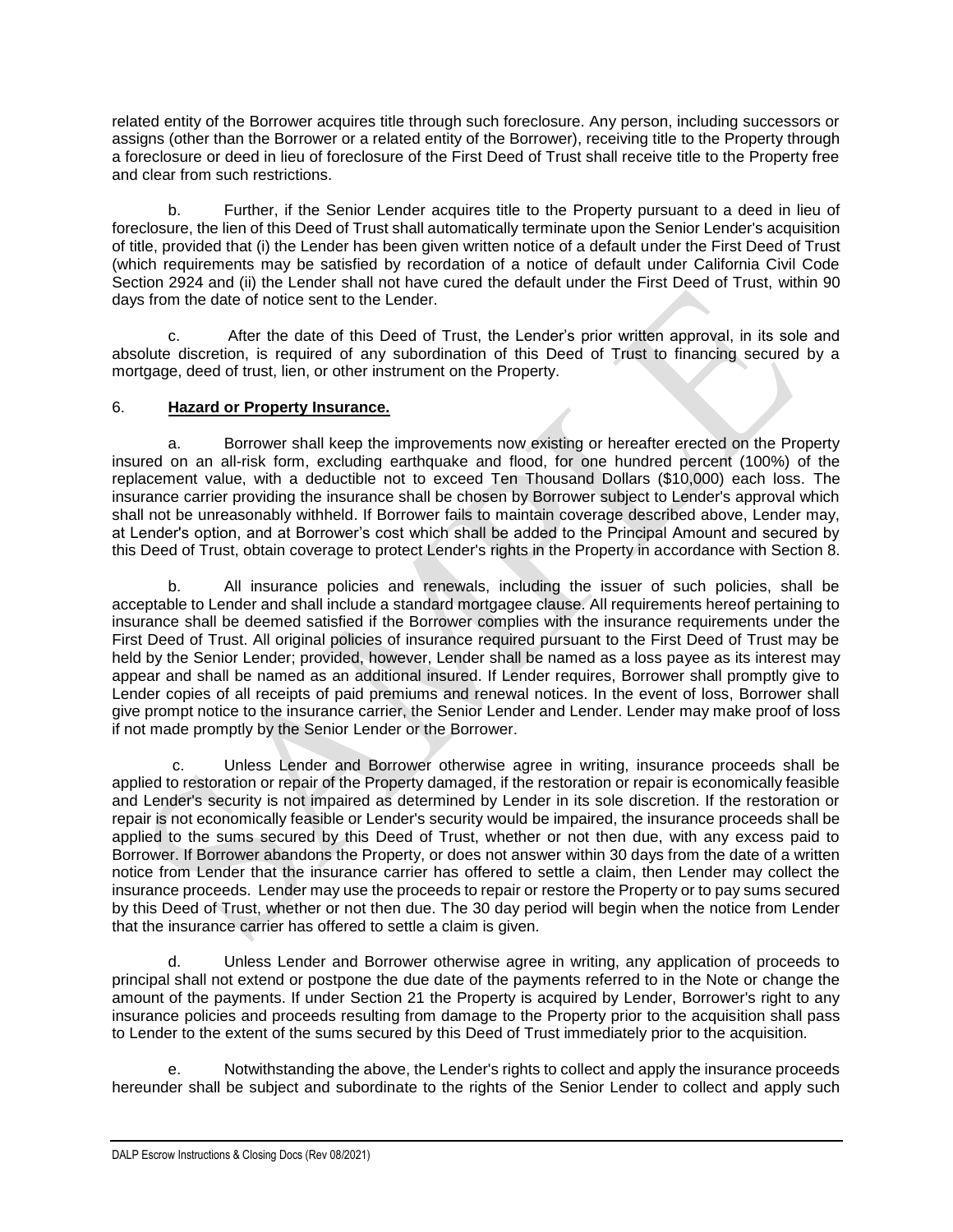proceeds in accordance with the First Deed of Trust.

#### 7. **Occupancy, Preservation, Maintenance and Protection of the Property; Borrower's Loan Application; Leaseholds.**

a. Borrower shall occupy, establish, and use the Property as Borrower's Primary Residence within sixty (60) days after the execution of this Deed of Trust. Except as otherwise expressly permitted by the DALP Manual, Borrower shall continue to occupy the Property as his or her Primary Residence. Borrower shall not destroy, damage or impair the Property, allows the Property to deteriorate, or commit waste on the Property. Borrower shall be in default under this Deed of Trust if any forfeiture action or proceeding, whether civil or criminal, is begun that in Lender's reasonable judgment could result in forfeiture of the Property or otherwise materially impair the lien created by this Deed of Trust. Borrower may cure such a default and reinstate Borrower's obligations, as provided in Section 21, by causing the action or proceeding to be dismissed with a ruling that, in Lender's reasonable determination, precludes forfeiture of the Borrower's interest in the Property or other material impairment of the lien created by this Deed of Trust or Lender's security interest.

b. Borrower shall also be in default under this Deed of Trust if Borrower, during the loan application process, gave materially false or inaccurate information or statements to Lender (or failed to provide Lender with any material information) in connection with the Loan evidenced by the Note, including, but not limited to, representations concerning (1) Borrower's intent to occupy the Property as a Primary Residence; (2) Borrower's income and liquid assets; (3) Borrower's eligibility under the applicable requirements for a loan under the DALP Manual, including, but not limited to, eligibility as a First-Time Homebuyer, First Responder, and/or Educator (each defined under the DALP Manual), as applicable; (4) Borrower's completion of an approved Homebuyer Education Course; and (5) Borrower's household size and composition.

c. Borrower acknowledges that this Property is subject to certain use and occupancy restrictions under the DALP Manual, generally limiting the Property's use to low- to middle-income housing as further described in the DALP Manual. The DALP Manual also requires Borrower to occupy and use the Property as Borrower's Primary Residence and prohibits the Borrower from renting the Property at any time, except with under limited circumstances set forth in the DALP Manual. Any violation of the use and occupancy restrictions by Borrower shall be deemed a default hereunder and entitle the Lender to the remedies provided in Section 21 hereof.

d. If an Event of Default has occurred and is continuing related to any lease of the Property in violation of the Note and the DALP Manual, Borrower hereby irrevocably grants, transfers, and assigns to Beneficiary all of its right, title, and interest in and to any rents as additional security for the Secured Obligations, and Lender has the right, power, and authority to collect any and all such rents. Borrower hereby appoints Beneficiary its attorney-in-fact to perform any and all acts under this Subsection (d), if and at the times when Beneficiary in its sole discretion may so choose. Lender's right to any rents does not depend on whether or not Lender takes possession of the Property. In Lender's sole discretion, it may choose to collect any rents either with or without taking possession of the Property. If an Event of Default occurs while Lender is in possession of all or part of the Property and is collecting rents as permitted under this Deed of Trust, Lender, Trustee and any receiver shall nevertheless be entitled to exercise and invoke every right and remedy afforded any of them under this Deed of Trust and at law or in equity, including the right to exercise the power of sale granted hereunder. Under no circumstances shall Lender have any duty to produce Rents from the Property. Regardless of whether or not Lender, in person or by agent, takes actual possession of the Property, Lender is not and shall not be deemed to be a "mortgagee in possession" for any purpose; responsible for performing any of the obligations of the lessor under any lease; responsible for any waste committed by lessees or any other parties, any dangerous or defective condition of the Property, or any negligence in the management, upkeep, repair, or control of the Property; or liable in any manner for the Property or the use, occupancy, enjoyment or operation of all or any part of it. Upon the occurrence and during the continuance of an Event of Default, Lender, at its option, may exercise its rights under this Section or otherwise provided under applicable law (including, but not limited to, under Section 2938 of the California Civil Code).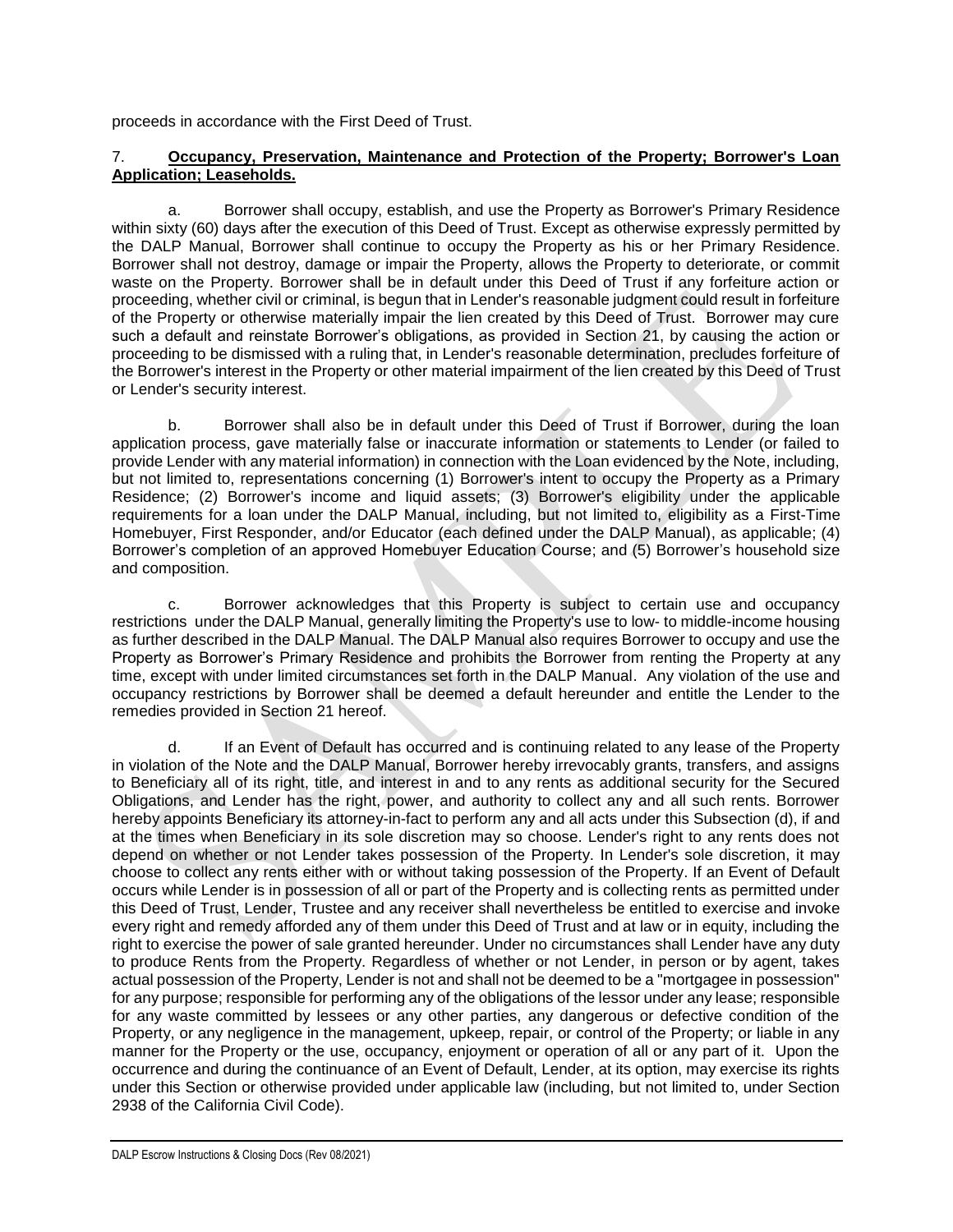### 8. **Protection of Lender's Rights in the Property.**

a. If there is an event of default by the Owner under this Deed of Trust or any of the Owner Documents, or if the Property or any part thereof, or any interest therein is sold, conveyed, alienated or refinanced by the Owner, or by the operation of law or otherwise, in violation of any of the Owner Documents, all obligations secured by this Deed of Trust, at the City's sole option and without demand or notice, shall immediately become due and payable.

b. If Borrower fails to perform the covenants and agreements contained in this Deed of Trust, or there is a legal proceeding that may significantly affect Lender's rights in the Property (such as a proceeding in bankruptcy, probate, for condemnation or forfeiture or to enforce laws or regulations), then Lender may do and pay for whatever is necessary to protect the value of the Property and Lender's rights in the Property. Lender's actions may include paying any sums secured by a lien which has priority over this Deed of Trust (including sums secured by the First Deed of Trust), appearing in court, paying reasonable attorneys' fees and entering on the Property to make repairs. Although Lender may take action under this Section 8, Lender is not required to do so.

c. Any amounts disbursed by Lender under this Section 8 shall become additional debt of Borrower secured by this Deed of Trust. Unless Borrower and Lender agree to other terms of payment, these amounts shall become a part of the Principal Amount of the Loan for the purpose of calculating the Share of Appreciation due to the Lender under the Note.

d. Prior to taking any actions under this Section 8, however, Lender shall notify the Senior Lender of such default in the manner provided in Section 21, and shall provide the Senior Lender with the opportunity to cure any such default under this Deed of Trust. All amounts advanced by the Senior Lender to cure a default hereunder shall be deemed advanced by the Senior Lender and shall be secured by the First Deed of Trust in accordance with the First Deed of Trust Loan Documents. In addition, the Lender agrees that it will not commence foreclosure proceedings or accept a deed in lieu of foreclosure, or exercise any other rights or remedies hereunder until it has given the Senior Lender at least 60 days' prior written notice. Borrower acknowledges that any action by Lender hereunder to foreclose or accept a deed in lieu of foreclosure may, at Lender's option, be subject to any "due on sale" provisions of the First Deed of Trust.

e. Lender and Borrower further agree that a default hereunder shall constitute a default under the First Deed of Trust. In the event of a default hereunder, following any applicable notice and cure periods, the Senior Lender shall have the right to exercise all rights and remedies under the First Deed of Trust.

9. **Inspection**. Lender or its agent may make reasonable entries upon and inspections of the Property. Lender shall give Borrower notice at the time of or prior to an inspection specifying reasonable cause for the inspection.

### 10. **Condemnation.**

a. The proceeds of any award or claim for damages, direct or consequential, in connection with any condemnation or other taking of any part of the Property, or for conveyance in lieu of condemnation, are hereby assigned and shall be paid to Lender, subject to the terms of the First Deed of Trust.

b. In the event of a total taking of the Property, the proceeds shall be applied to the sums secured by this Deed of Trust, whether or not then due, with any excess paid to Borrower. In the event of a partial taking of the Property in which the fair market value of the Property immediately before the taking is equal to or greater than the amount of the sums secured by this Deed of Trust immediately before the taking, unless Borrower and Lender otherwise agree in writing, the Lender shall receive payment of the amount of the proceeds multiplied by the following fraction: (a) the total amount of the sums secured immediately before the taking, divided by (b) the fair market value of the Property immediately before the taking. Any balance shall be paid to Borrower, and the amount secured by this Deed of Trust shall be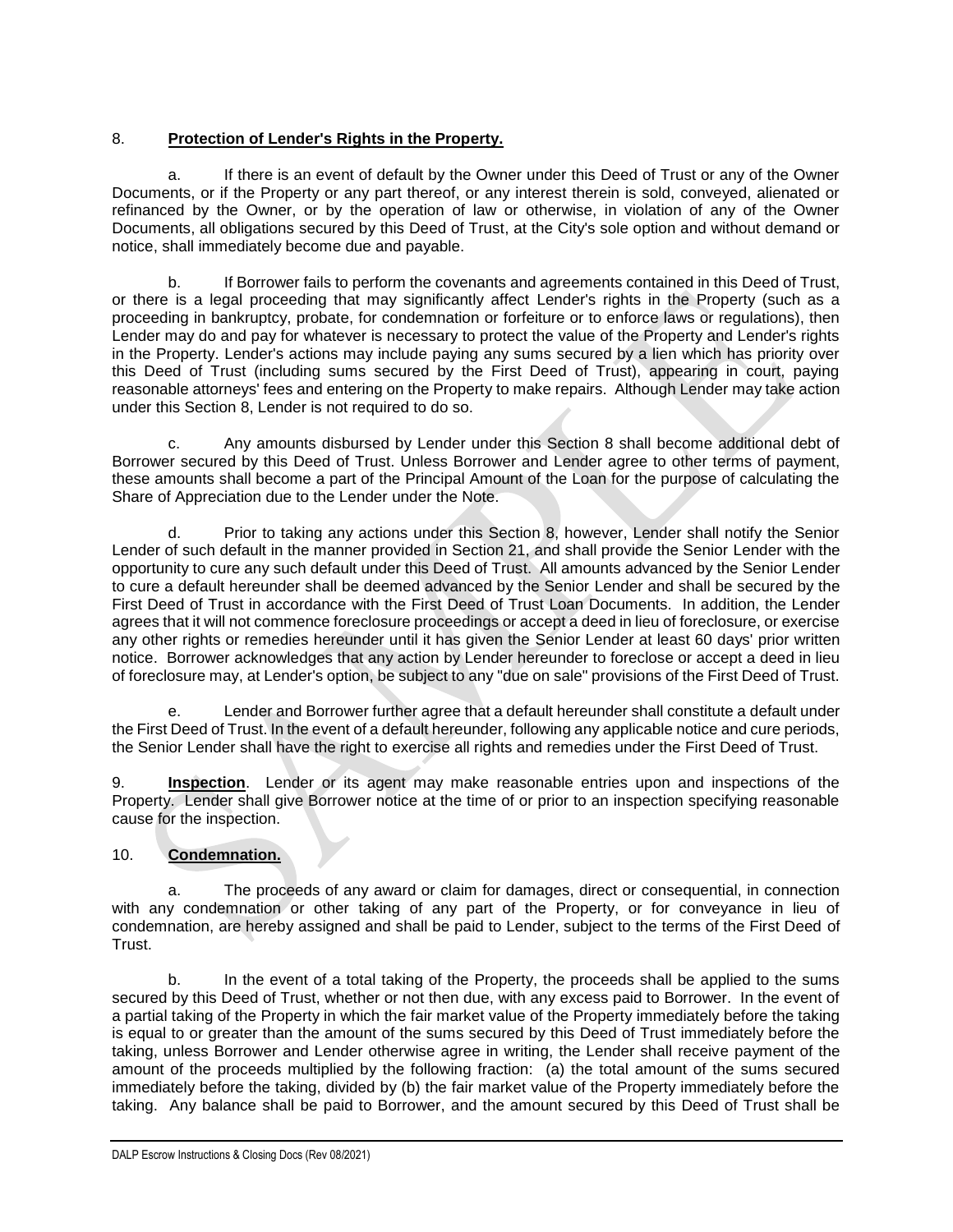reduced by the amount paid to the Lender. In the event of a partial taking of the Property in which the fair market value of the Property immediately before the taking is less than the amount of the sums secured immediately before the taking, unless Borrower and Lender otherwise agree in writing or unless applicable law otherwise provides, the proceeds shall be applied to the sums secured by this Deed of Trust whether or not the sums are then due.

c. If the Property is abandoned by Borrower, or if, after notice by Lender to Borrower that the condemnor offers to make an award or settle a claim for damages, Borrower fails to respond to Lender within 30 days after the date the notice is given, Lender is authorized to collect and apply the proceeds, at its option, either to restoration or repair of the Property or to the sums secured by this Deed of Trust, whether or not then due.

d. Unless Lender and Borrower otherwise agree in writing, any application of proceeds to principal shall not extend or postpone the due date of payments under the Note or change the amount of such payments.

11. **Borrower Not Released; Forbearance By Lender Not a Waiver.** Any extension of the time for payment or modification or amortization of the sums secured by this Deed of Trust granted by Lender to Borrower or Borrower's successors in interest shall not operate to release the liability of the Borrower or Borrower's successors in interest. Lender shall not be required to commence proceedings against any successor in interest or refuse to extend time for payment or otherwise modify amortization of the sums secured by this Deed of Trust by reason of any demand made by the original Borrower or Borrower's successors in interest. Any forbearance by Lender in exercising any right or remedy shall not be a waiver of or preclude the exercise of any right or remedy.

12. **Joint and Several Liability.** In the event more than one individual or entity executes this note as a Borrower, then each Borrower's covenants and agreements shall be joint and several.

13. **Loan Charges.** If the Loan secured by this Deed of Trust is subject to a law which sets maximum loan charges, and that law is finally interpreted so that the interest or other loan charges collected or to be collected in connection with the loan exceed the permitted limits, then: (a) any such loan charge shall be reduced by the amount necessary to reduce the charge to the permitted limit; and (b) any sums already collected from Borrower which exceeded permitted limits will be refunded to Borrower. Lender may choose to make this refund by reducing the principal owed under the Note or by making a direct payment to Borrower.

14. **Notices.** All notices required by this Deed of Trust shall be made in writing, and shall be deemed communicated by personal delivery or by United States mail, postage prepaid (unless applicable law requires use of another method), as of the earlier of actual receipt or three days from mailing, addressed as follows:

or such other address as either Lender, Borrower or Senior Lender may designate, from time to time, by written notice sent to the others in like manner.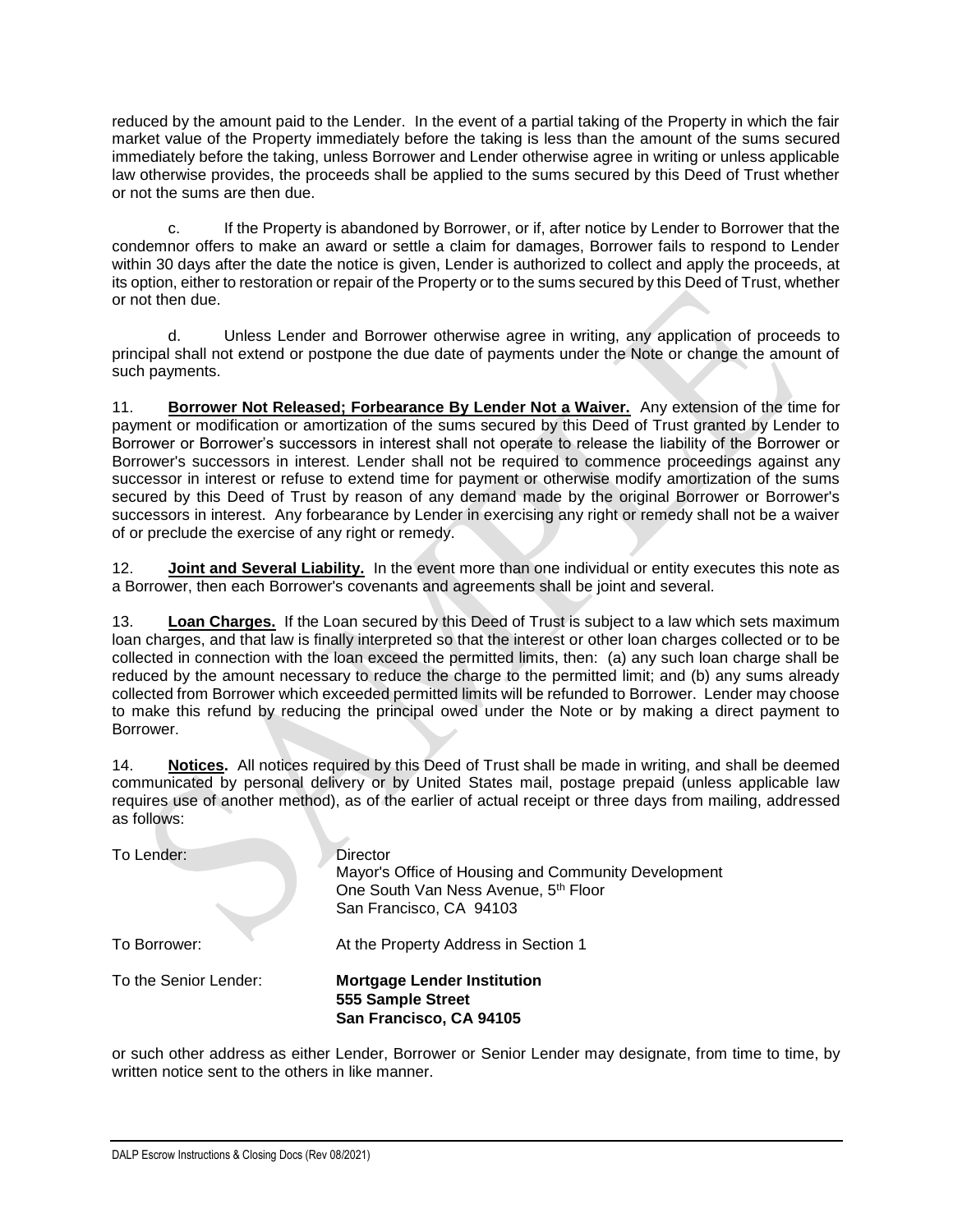15. **Governing Law; Severability.** This Deed of Trust shall be governed by federal law and the law of the jurisdiction in which the Property is located. In the event that any provision or clause of this Deed of Trust or the Note conflicts with applicable law, such conflict shall not affect other provisions of this Deed of Trust or the Note which can be given effect without the conflicting provision. To this end the provisions of this Deed of Trust and the Note are declared to be severable.

16. **Borrower's Copy.** Borrower shall be given one copy of the Note and a confirmed copy of this Deed of Trust.

### 17. **Transfer of the Property or a Beneficial Interest in Borrower.**

a. Except for a conveyance to the trustee under the First Deed of Trust, and except as otherwise permitted under the Note, if all or any part of the Property or any interest in it is sold or transferred (or if a beneficial interest in Borrower is sold or transferred and Borrower is not a natural person) without Lender's prior written consent, Lender may, at its option, require immediate payment in full of all sums secured by this Deed of Trust. However, this option shall not be exercised by Lender if exercise is prohibited by federal law as of the date of this Deed of Trust.

b. If Lender exercises its option under Subsection (a), Lender shall give Borrower and the Senior Lender prior written notice of acceleration. The notice shall provide a period of not less than 30 days from the date the notice is delivered or mailed within which Borrower must pay all sums secured by this Deed of Trust. If Borrower fails to pay these sums prior to the expiration of this period, Lender may invoke any remedies permitted by this Deed of Trust without further notice or demand on Borrower.

c. Notwithstanding Lender's right to invoke any remedies hereunder, as provided in Section 8 above, Lender agrees that it will not commence foreclosure proceedings or accept a deed in lieu of foreclosure, or exercise any other rights or remedies hereunder until it has given the Senior Lender at least 60 days' prior written notice.

d. The Borrower and the Lender agree that whenever the Note or this Deed of Trust gives the Lender the right to approve or consent with respect to any matter affecting the Property (or the construction of any improvements thereon) or otherwise (including the exercise of any "due on sale" clause), and a right of approval or consent with regard to the same matter is also granted to the Senior Lender pursuant to the First Deed of Trust, the Senior Lender's approval or consent or failure to approve or consent, as the case may be, shall be binding on the Borrower and the Lender.

18. **Borrower's Right to Reinstate.** If Borrower meets certain conditions specified below, Borrower shall have the right to have enforcement of this Deed of Trust discontinued at any time prior to the earlier of: (a) 5 days (or such other period as applicable law may specify for reinstatement) before sale of the Property pursuant to any power of sale contained in this Deed of Trust; or (b) entry of a judgment enforcing this Deed of Trust. Those conditions are that Borrower: (a) pays Lender all sums which then would be due under this Deed of Trust and the Note as if no acceleration had occurred; (b) cures any default; (c) pays all expenses incurred by Lender in enforcing this Deed of Trust, including, but not limited to, reasonable attorneys' fees; and (d) takes such action as Lender may reasonably require to assure that the lien of this Deed of Trust, Lender's rights in the Property and Borrower's obligation to pay the sums secured by this Deed of Trust shall continue unchanged. Upon reinstatement by Borrower, this Deed of Trust and the obligations secured hereby shall remain fully effective as if no acceleration had occurred. However, this right to reinstate shall not apply in the case of acceleration under Section 21.

19. **Sale of Note; Change of Loan Servicer**. The Note or a partial interest in the Note (together with this Deed of Trust) may be sold one or more times without prior notice to Borrower. A sale may result in a change in the entity (known as the "Loan Servicer") that collects payments due under the Note and this Deed of Trust. There also may be one or more changes of the Loan Servicer unrelated to a sale of the Note. If there is a change of the Loan Servicer, Borrower will be given written notice of the change in accordance with Section 14 above and applicable law. The notice will state the name and address of the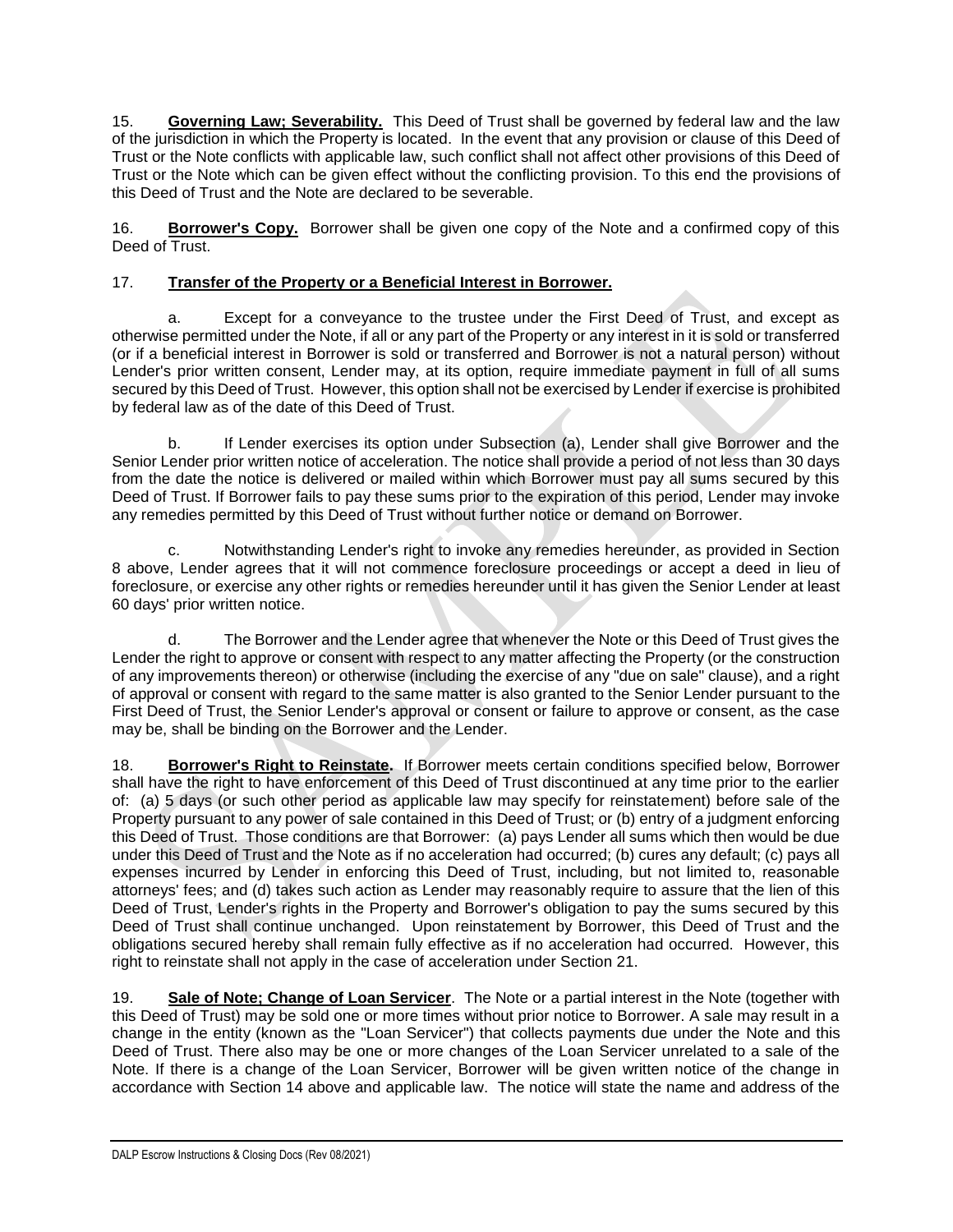new Loan Servicer and the address to which payments should be made. The notice will also contain any other information required by applicable law.

#### 20. **Hazardous Substances**.

a. Borrower shall not cause or permit the presence, use, disposal, storage, or release of any Hazardous Substances (as defined below) on or in the Property. Borrower shall not do, nor allow anyone else to do, anything affecting the Property that is in violation of any Environmental Law (as defined below). The preceding two sentences shall not apply to the presence, use, or storage on the Property of small quantities of Hazardous Substances that are generally recognized to be appropriate to normal residential uses and to maintenance of the Property.

b. Borrower shall promptly give Lender written notice of any investigation, claim, demand, lawsuit or other action by any governmental or regulatory agency or private party involving the Property and any Hazardous Substance or Environmental Law of which Borrower has actual knowledge. If Borrower learns, or is notified by any governmental or regulatory authority, that any removal or other remediation of any Hazardous Substance affecting the Property is necessary, Borrower shall promptly take all necessary remedial actions in accordance with Environmental Law. Prior to taking any such remedial action, however, the Borrower shall notify the Lender and the Senior Lender that such remedial action is necessary and shall obtain the Senior Lender's prior written consent for such remedial action.

As used in this Section 20, "Hazardous Substances" are those substances defined as toxic or hazardous substances by Environmental Law and the following substances: gasoline, kerosene, other flammable or toxic petroleum products, toxic pesticides and herbicides, volatile solvents, materials containing asbestos or formaldehyde, and radioactive materials. As used in this Section 20, "Environmental Law" means federal, state or local laws that relate to health, safety or environmental protection.

#### 21. **Acceleration; Remedies.**

a. Lender shall give notice to Borrower and the Senior Lender prior to acceleration following Borrower's breach of any covenant or agreement in this Deed of Trust. The notice shall specify: (i) the default; (ii) the action required to cure the default; (iii) a date, not less than 30 days from the date the notice is given to Borrower (and with respect to the Senior Lender, 60 days from the date the notice is given to the Senior Lender), by which the default must be cured; and (iv) that failure to cure the default on or before the date specified in the notice may result in acceleration of the sums secured by this Deed of Trust and sale of the Property. The notice shall further inform Borrower of the right to reinstate after acceleration and the right to bring a court action to assert the non existence of a default or any other defense of Borrower to acceleration and sale.

b. If the default is not cured by the Borrower on or before the date specified in the notice, and the Senior Lender has not exercised its right to cure the default, then Lender at its option may require immediate payment in full of all sums secured by this Deed of Trust without further demand and may invoke the power of sale and any other remedies permitted by applicable law. Notwithstanding Lender's right to invoke any remedies hereunder, as provided in Section 8 above, the Lender agrees that it will not commence foreclosure proceedings or accept a deed in lieu of foreclosure, or exercise any other rights or remedies hereunder until it has given the Senior Lender at least 60 days' prior written notice. Lender shall be entitled to collect all expenses incurred in pursuing the remedies provided in this Section 21, including, but not limited to, reasonable attorneys' fees.

c. If Lender invokes the power of sale, Lender or Trustee shall mail copies of a notice of sale in the manner prescribed by applicable law to Borrower, the Senior Lender and to the other persons prescribed by applicable law. Trustee shall give notice of sale by public advertisement for the time and in the manner prescribed by applicable law. Trustee, without demand on Borrower, shall sell the Property at public auction to the highest bidder for cash at the time and place and under the terms designated in the notice of sale in one or more parcels and in any order Trustee determines. Trustee may postpone sale of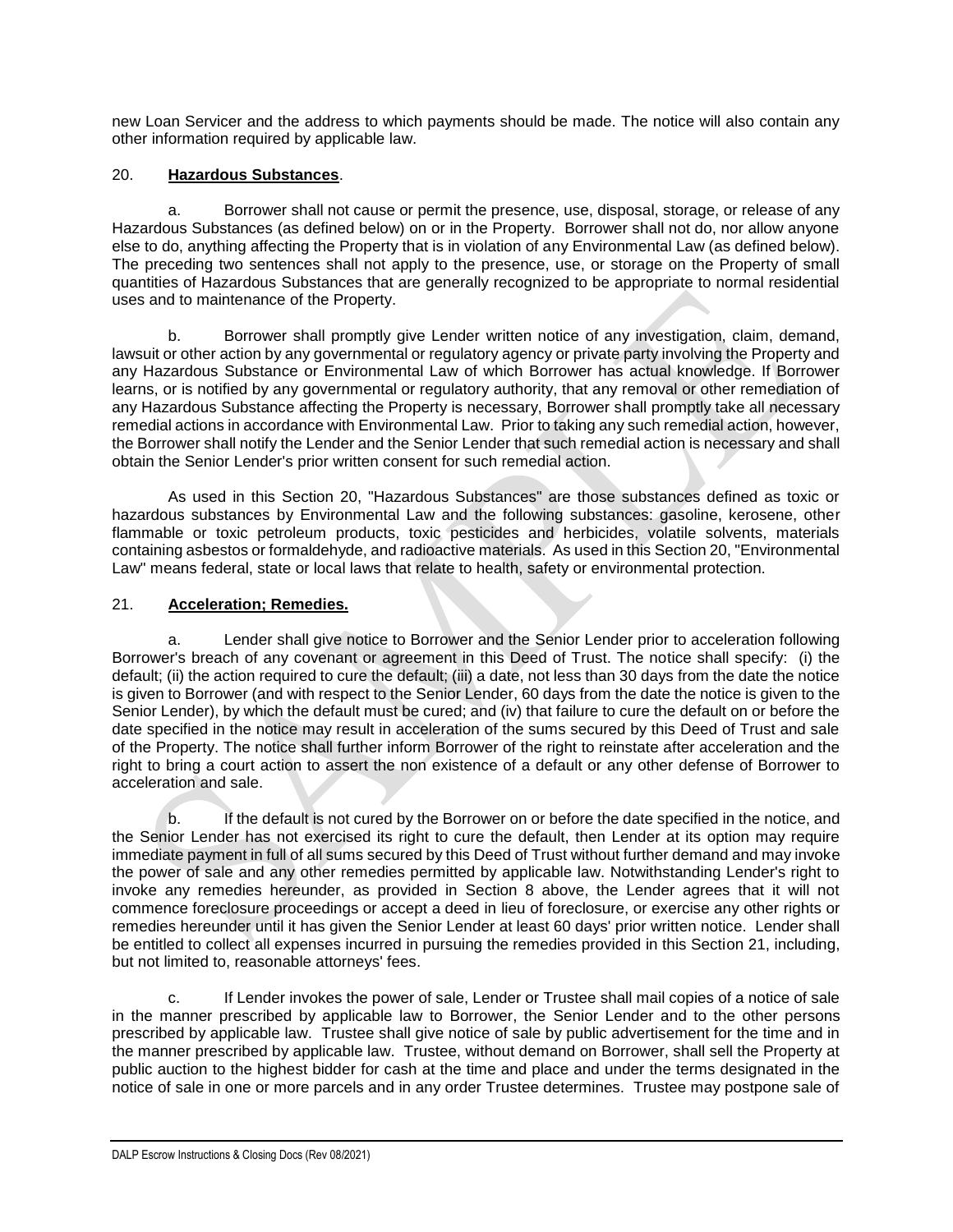all or any parcel of the Property to any later time on the same date by public announcement at the time and place of any previously scheduled sale. Lender or its designee may purchase the Property at any sale.

d. Trustee shall deliver to the purchaser Trustee's deed conveying the Property without any covenant or warranty, expressed or implied. The recitals in the Trustee's deed shall be prima facie evidence of the truth of the statements made therein. Trustee shall apply the proceeds of the sale in the following order: (i) to all expenses of the sale, including, but not limited to, reasonable Trustee's and attorneys' fees; (ii) to all sums secured by this Deed of Trust; and (iii) any excess to the person or persons legally entitled to it.

22. **Release.** Upon payment of all sums secured by this Deed of Trust, Lender shall reconvey this Deed of Trust without charge to Borrower. Borrower shall pay any recordation costs.

23. **Substitute Trustee.** Lender, at its option, may from time to time remove Trustee and appoint a successor trustee to any Trustee appointed hereunder by an instrument recorded in the county in which this Deed of Trust is recorded. Without conveyance of the Property, the successor trustee shall succeed to all the title, power and duties conferred upon Trustee herein and by applicable law.

24. **Modification of First Deed of Trust Loan Documents.** The Lender consents to any agreement or arrangement in which the Senior Lender waives, postpones, extends, reduces or modifies any provisions of the First Deed of Trust Loan Documents, including any provisions requiring the payment of money.

25. **Successors and Assigns.** The covenants and agreements of this Deed of Trust shall bind and benefit the successors and assigns of Lender and Borrower, subject to the provisions of Section 17.

BY SIGNING BELOW, the Borrower accepts and agrees to the terms and covenants contained in this Deed of Trust.

| <b>BORROWER(S):</b> |                                                          |  |
|---------------------|----------------------------------------------------------|--|
| <b>Mary Sample</b>  | <b>John Sample</b>                                       |  |
| <b>Ellen Sample</b> | <b>Jack Sample</b><br>(ALL SIGNATURES MUST BE NOTARIZED) |  |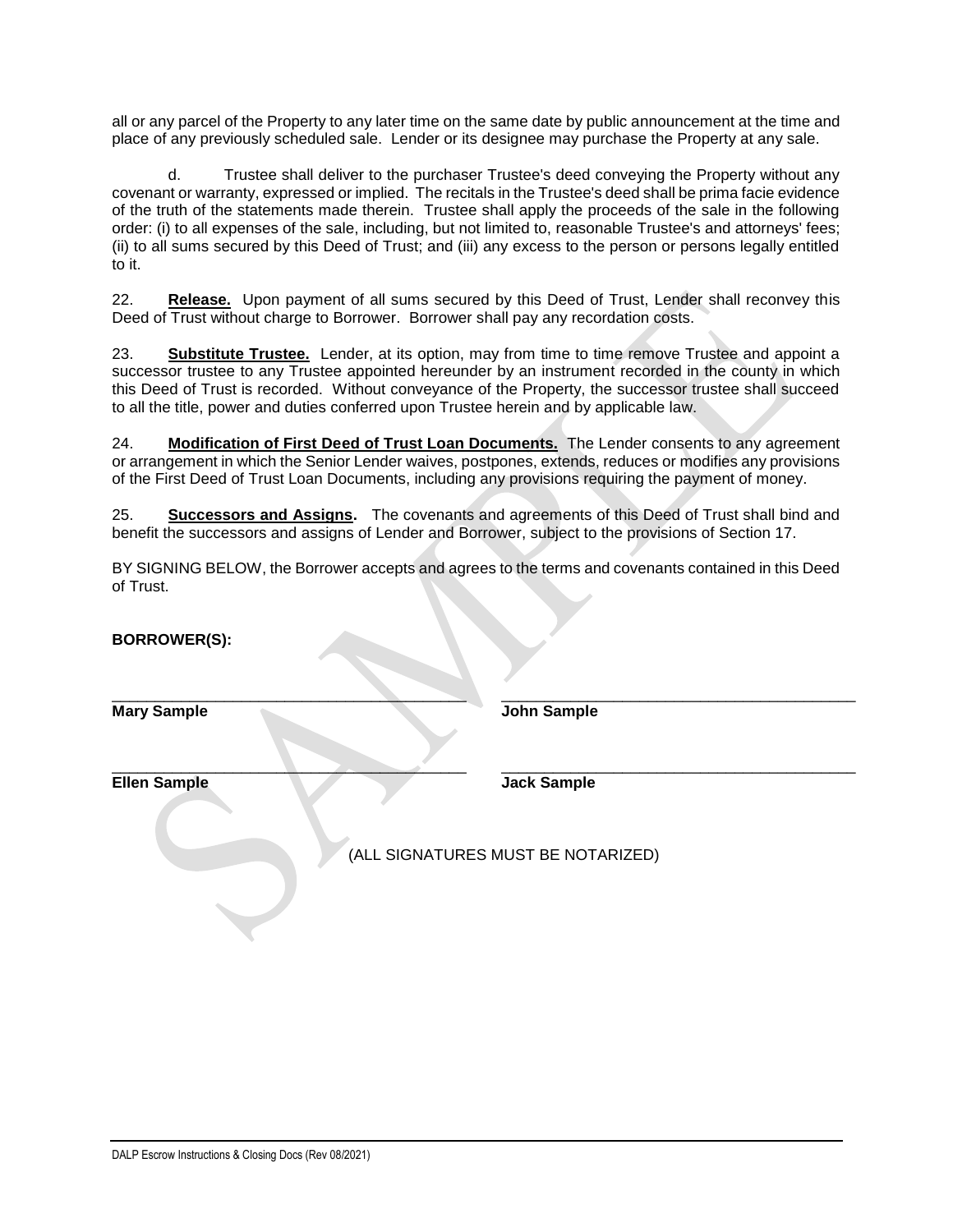#### **EXHIBIT A LEGAL DESCRIPTION OF THE PROPERTY**

THE FOLLOWING LAND SITUATED IN THE CITY OF SAN FRANCISCO, COUNTY OF SAN FRANCISCO, STATE OF CALIFORNIA, DESCRIBED AS FOLLOWS: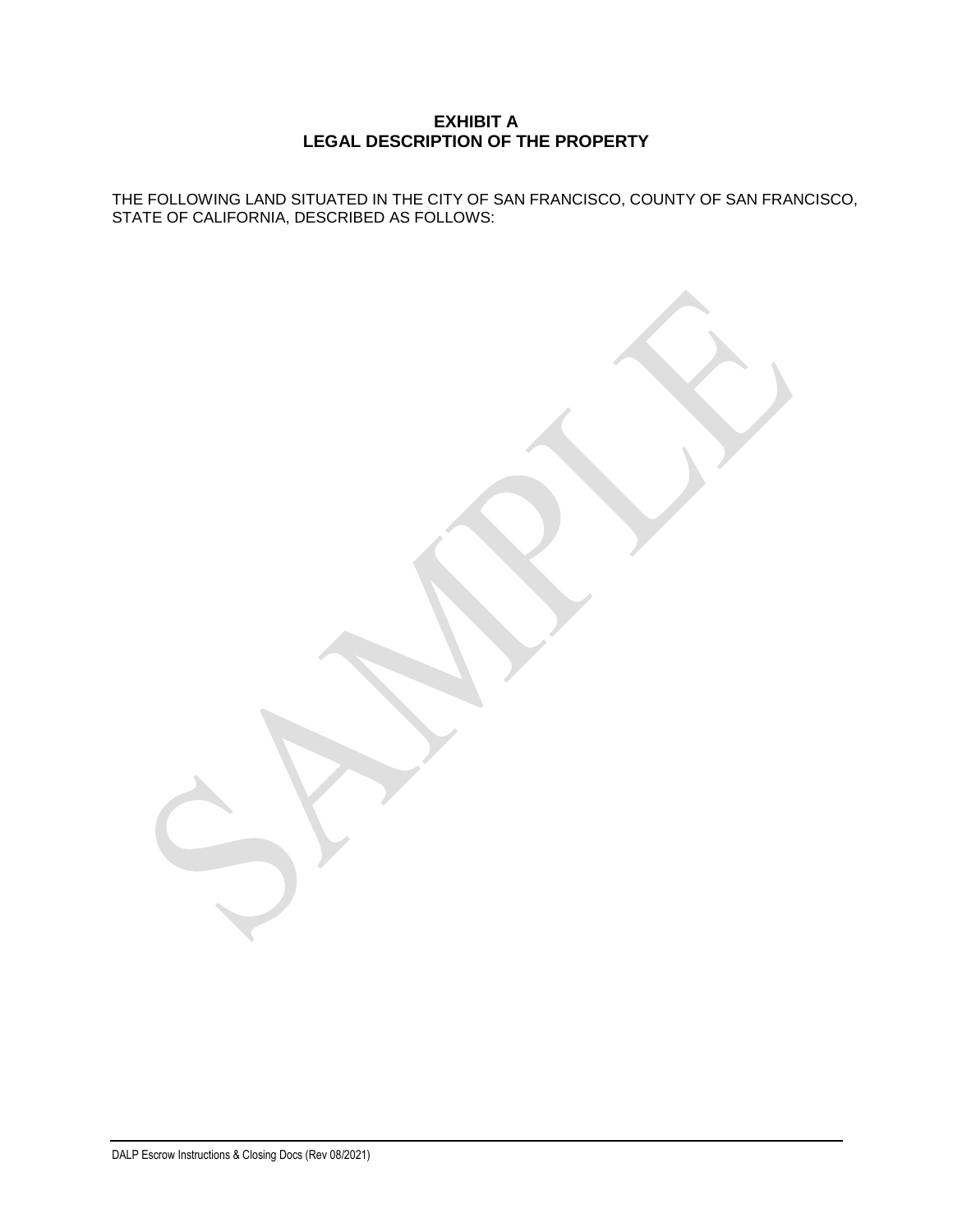# **EXHIBIT B**

# **ATTACH PHOTOCOPY OF BORROWER EXECUTED PROMISSORY NOTE**